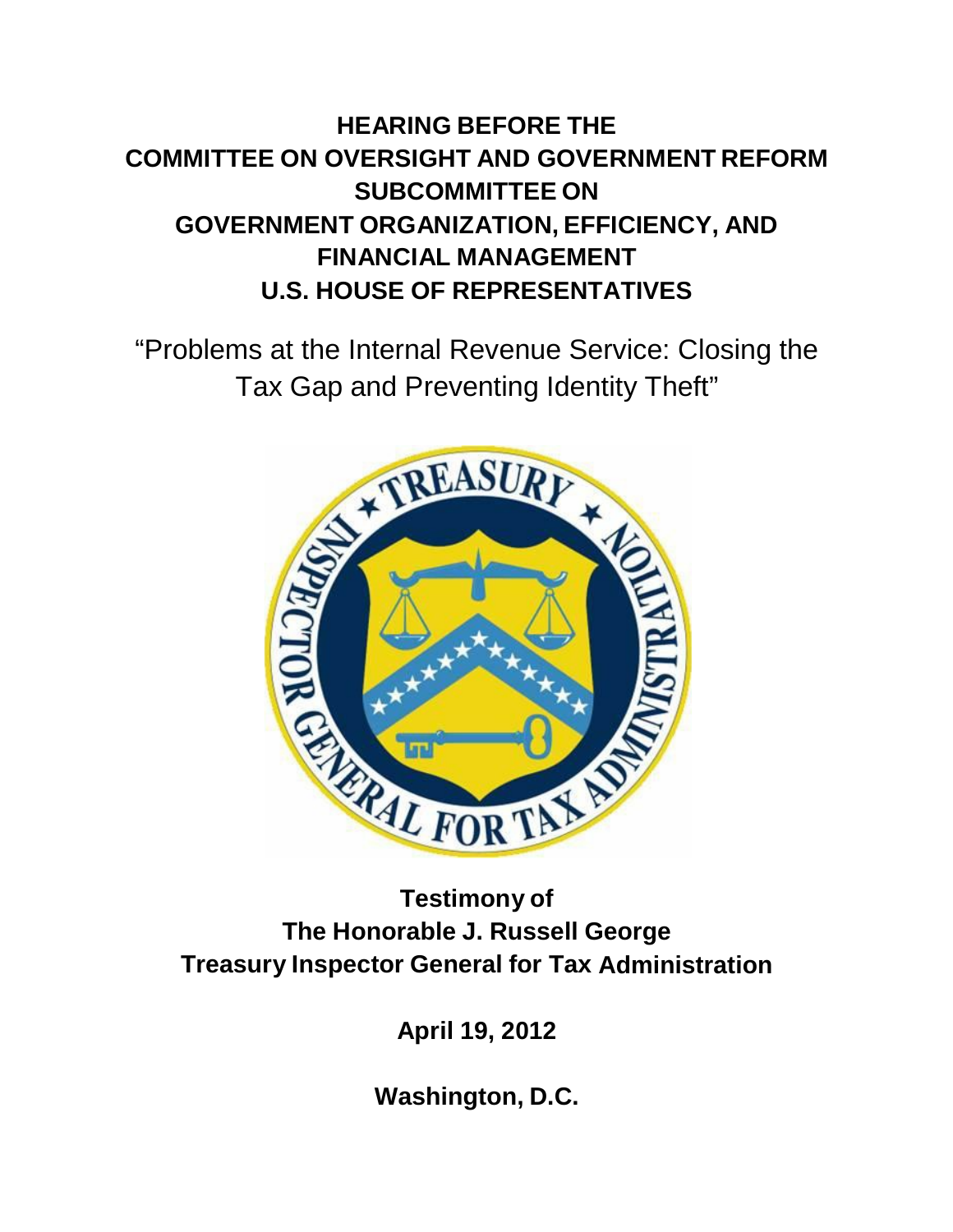# TESTIMONY OF THE HONORABLE J. RUSSELL GEORGE TREASURY INSPECTOR GENERAL FOR TAX ADMINISTRATION *before the* COMMITTEE ON OVERSIGHT AND GOVERNMENT REFORM SUBCOMMITTEE ON GOVERNMENT ORGANIZATION, EFFICIENCY, AND FINANCIAL MANAGEMENT U.S. HOUSE OF REPRESENTATIVES

## "Problems at the Internal Revenue Service: Closing the Tax Gap and Preventing Identity Theft"

April 19, 2012

Chairman Platts, Ranking Member Towns, and Members of the Subcommittee, I thank you for the opportunity to testify on the Tax Gap and the efforts by the Internal Revenue Service (IRS) to enforce compliance with the tax code. My comments will focus on how the Treasury Inspector General for Tax Administration (TIGTA) provides oversight of the IRS's efforts to ensure that taxpayers comply with their tax obligations, as well as what the IRS is doing to address the growing risk of identity theft and tax fraud.

The IRS defines the Tax Gap as the difference between the estimated amount taxpayers owe<sup>1</sup> and the amount they voluntarily and timely pay for a tax year. In January 2012, the IRS released updated estimates of the Tax Gap for Tax Year (TY) $^{\scriptscriptstyle 2}$ 2006, which indicated that the Nation's voluntary compliance rate was essentially unchanged from the prior estimates. The IRS states that the increase in the dollar amount is due almost entirely to the increase in total tax liabilities over the intervening period and does not reflect any significant change in compliance rates. The following table shows the comparison between the prior and the current Tax Gap estimates.

 $1$  This includes all types of tax liabilities, including: Individual Income Tax, Corporation Income Tax, Estate Tax, and Excise Tax.

 $2^2$  A 12-month accounting period for keeping records on income and expenses used as the basis for calculating the annual taxes due. For most individual taxpayers, the tax year is synonymous with the calendar year.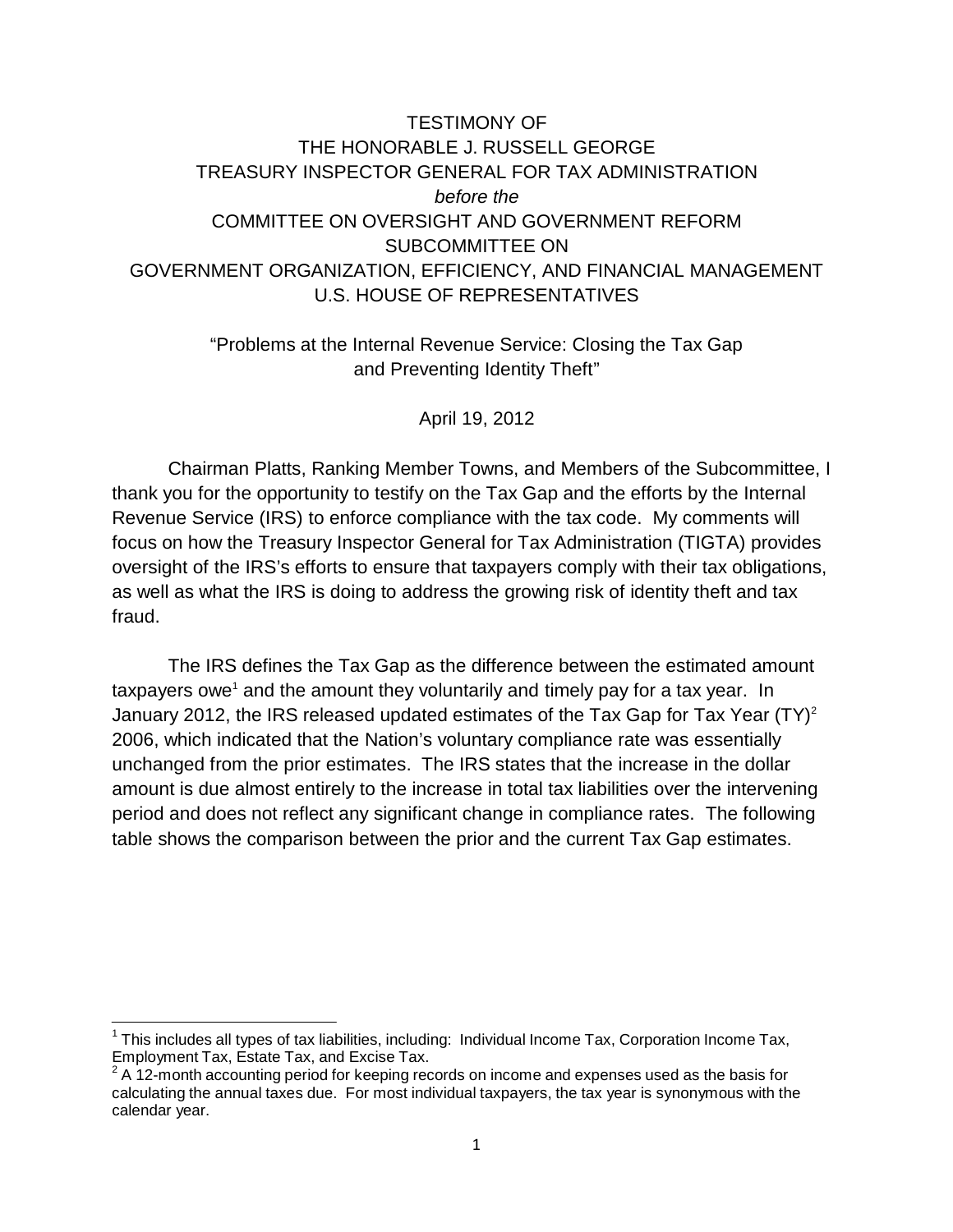|                                         | Tax Year 2001<br>(billions) | Tax Year 2006<br>(billions) |
|-----------------------------------------|-----------------------------|-----------------------------|
| <b>Total Tax Liabilities</b>            | \$2,112                     | \$2,660                     |
| Gross Tax Gap                           | \$345<br>(83.7% compliance) | \$450<br>(83.1% compliance) |
| <b>Enforcement and Late</b><br>Payments | \$55                        | \$65                        |
| Net Tax Gap                             | \$290                       | \$385                       |

The Gross Tax Gap is defined as the amount of true tax liability that taxpayers do not pay on time. The Net Tax Gap is defined as the amount of true tax liability that is not paid on time and is not collected subsequently, either voluntarily or as the result of enforcement activities.

The IRS reports that the Gross Tax Gap is comprised of three primary components:



 Underreporting of tax liabilities. Of the \$450 billion gross Tax Gap in TY 2006, \$376 billion (approximately 84 percent) is estimated to result from the underreporting of tax liabilities. Specifically, the underreporting Tax Gap (henceforth the "underreporting gap") is defined as the amount of tax liability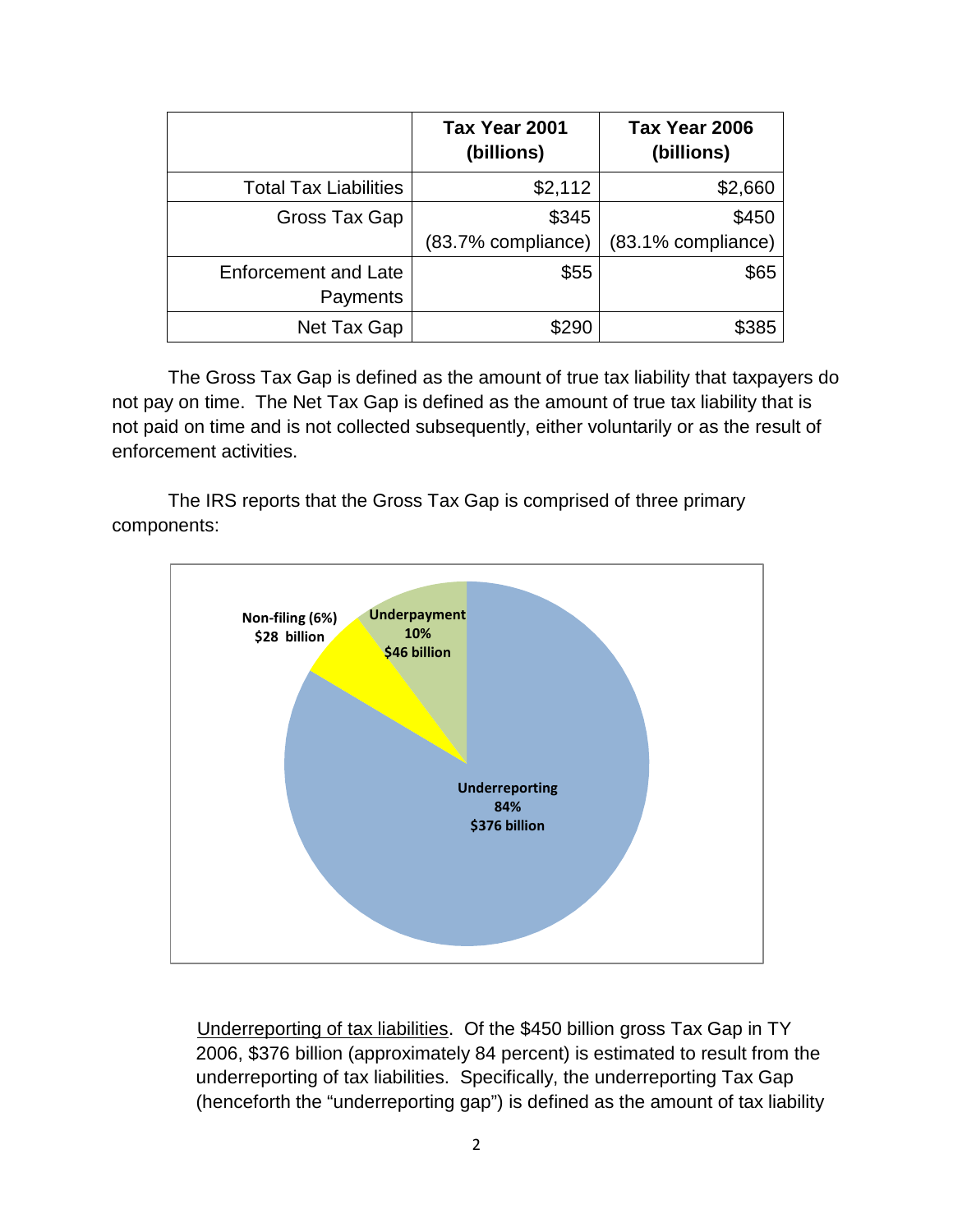not voluntarily reported by taxpayers who file required returns on time. For income taxes, the underreporting gap arises from three types of errors: underreporting taxable income, overstating offsets to income or to tax, and net math errors. Taxable income includes such items as wages and salaries, rents and royalties, and net business income. Offsets to income include income exclusions, exemptions, statutory adjustments, and deductions. Offsets to tax are tax credits. Net math errors involve mathematical mistakes or transcription errors made by taxpayers that are corrected at the time the return is processed. In addition to developing an estimate of the aggregate underreporting gap, it is possible to break aspects of this estimate down into measures of the underreporting gap attributable to specific line items on the tax return.

 Non-filing of tax returns. Of the \$450 billion gross Tax Gap in TY 2006, \$28 billion (approximately 6 percent) is estimated to be associated with tax returns that were filed after the filing deadline (or valid extension date) or were not filed at all. It is reduced by amounts paid on time, such as through withholding, estimated payments, and other credits. However, it does not include legitimate nonfilers (i.e., those who have no obligation to file).

 Underpayment of tax liabilities. For TY 2006, \$46 billion of taxes reported on time were not paid when due. Stated another way, the underpayment gap is the portion of the total tax liability that taxpayers report on their timely filed returns but do not pay on time. This arises primarily from insufficient remittances from taxpayers themselves. However, it also includes employer under-deposits of withheld income tax. In the case of withheld income tax, employees have the responsibility to report the corresponding tax liability on timely filed returns, and employers are responsible for depositing those withholdings with the Government on time.

The IRS reported that the growth in the Tax Gap from TY 2001 to 2006 was concentrated in the underreporting and underpayment forms of noncompliance, which jointly account for more than nine out of ten Tax Gap dollars. The underreporting gap grew by 32 percent and the underpayment gap grew by 38 percent. In contrast, the nonfiling gap grew by only 4 percent.

The IRS further reported that more than a third of the growth in the underreporting gap was attributable to corporate income taxes. Several factors contributed to this increase: First, the 2001 estimate was calculated based on old data and was likely understated. Second, the new estimate relied on more recent and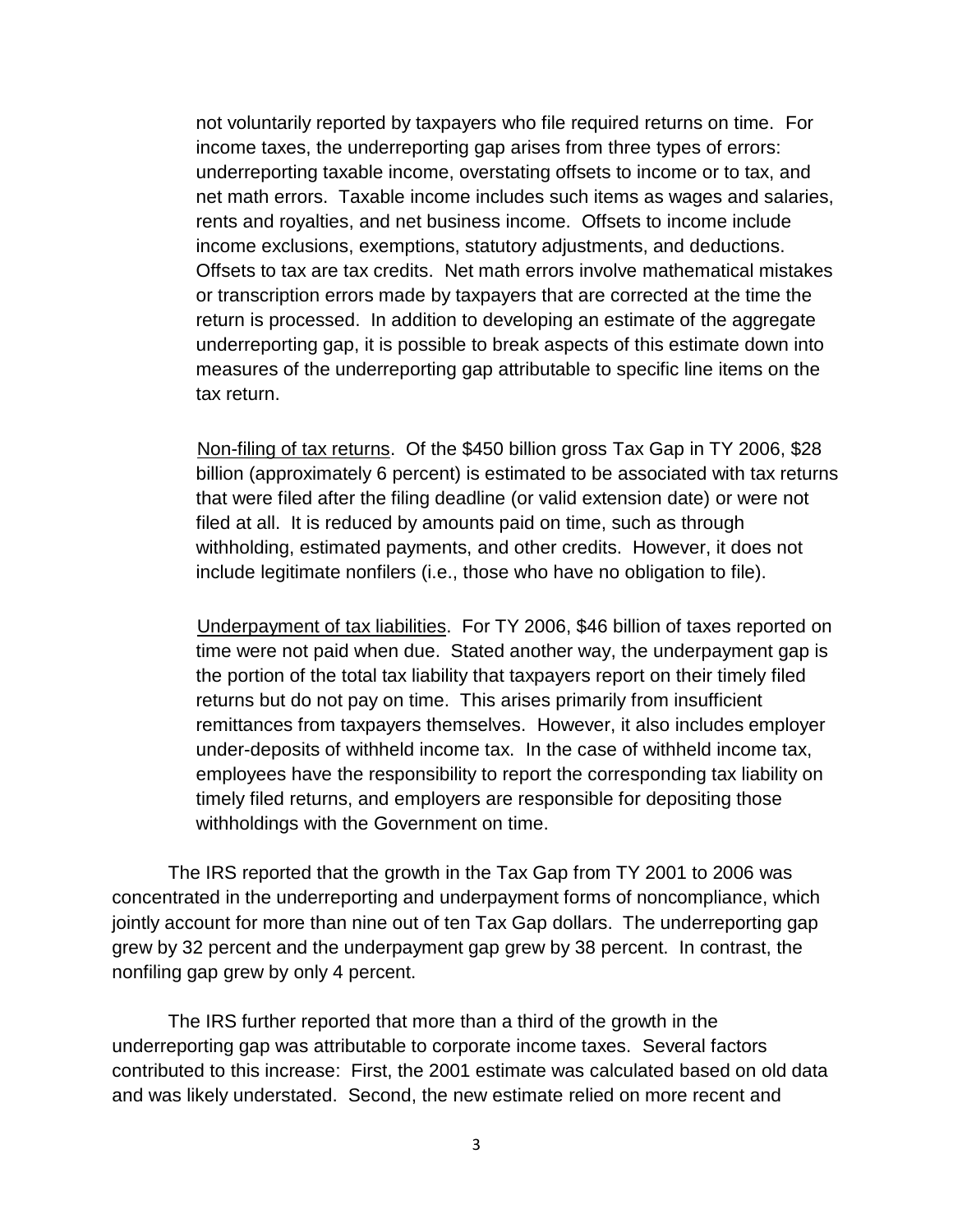improved data. And finally, between TY 2001 and 2006, corporate income tax liabilities more than doubled, while the individual income taxes grew by only 15 percent.

Compliance is far higher when reported amounts on tax returns are subject to information reporting and withholding. For example, when there is substantial information reporting and withholding<sup>3</sup> the compliance rate is 99 percent. For amounts subject to substantial information reporting but not withholding,<sup>4</sup> the rate is 92 percent. For amounts subject to little or no information reporting, such as business income, the rate is only 44 percent.

The IRS reported that for TY 2006, the amount of enforced and other late payments it will eventually collect is estimated to be \$65 billion. Both types of payments were estimated using IRS data of prior revenue and late payments received. However, the IRS does not have good data on the amounts that are paid late without enforcement efforts, and amounts to be collected in future years were estimated using data on payment patterns from earlier years.

The IRS uses a variety of techniques to identify unpaid tax liabilities, including (1) identifying taxpayers who file tax returns without fully paying the tax reported to be owed, (2) checking for obvious errors when processing returns, (3) finding additional tax liabilities by auditing a filed tax return, (4) assessing a penalty for some taxpayer action or inaction, and (5) sending a bill to a taxpayer who did not file a required tax return.

If the taxpayer does not cooperate, the IRS may take enforced collection action. Enforcement action could include serving a notice of levy that is attached to the taxpayer's income or assets such as bank accounts. In some cases, the IRS will take enforcement action by seizing and selling property. The IRS takes these actions only after giving the taxpayer an opportunity to voluntarily pay the debt, make arrangements to pay, or supply information to show that payment would create a hardship.

In the IRS's 2007 report on *Reducing the Federal Tax Gap*, the IRS states that voluntary compliance rates appear to have remained relatively stable at around 85 percent for decades. The report further states that to make a meaningful improvement in this rate will require a long-term, focused effort involving taxpayer service, modernization, and enforcement. The Department of the Treasury's 2006 report, *A Comprehensive Strategy for Reducing the Tax Gap,* describes the extensive challenges to reducing the Tax Gap. According to the report, addressing the Tax Gap involves improving voluntary compliance, reducing opportunities for evasion through legislative

 $3$  Wages and salaries.<br> $4$  Pensions and annuities, unemployment compensation, dividend and interest income, Social Security benefits.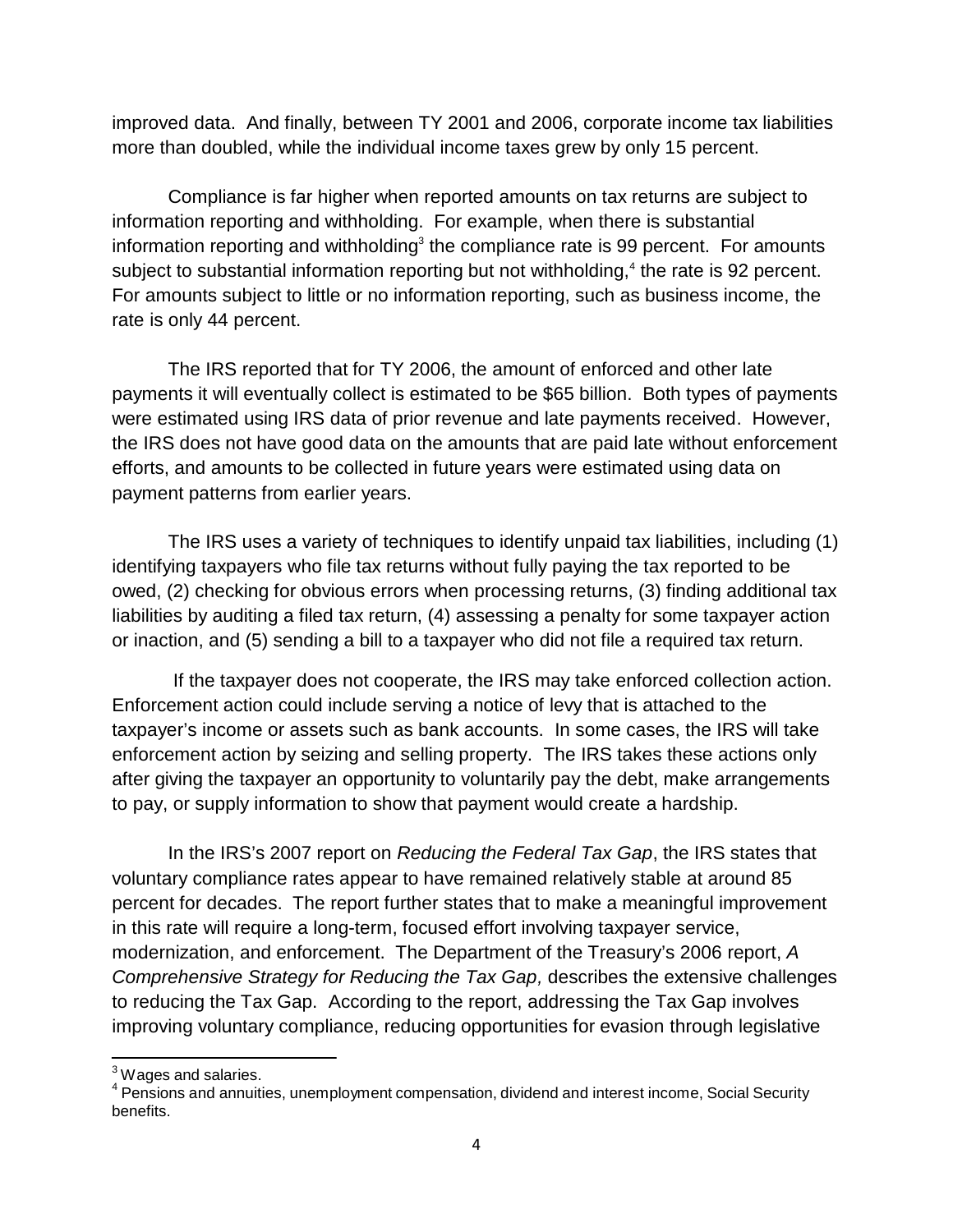proposals, and making it easier for the IRS to administer the tax laws, accompanied by broader simplification and reform of the tax code and significant advances in compliance technology.

The IRS also reported that the Tax Gap is caused by both unintentional taxpayer errors (whether due to tax law complexity, confusion, ignorance, or carelessness) and willful tax evasion or cheating, although the IRS does not have sufficient data to distinguish the amounts attributable to each. In addition, a wide range of factors influence voluntary compliance, including tax law changes, the economy, and changing demographics of the taxpayer population. There are also indirect effects of IRS enforcement activities beyond the direct effects of additional revenue collections. These refer to "spillover" effects when enforcement activity on one set of taxpayers has positive effects on the compliance behavior of the rest of the taxpayer population in response to heightened enforcement activity. However, the IRS also stated that it is very difficult to determine the impact that any IRS activity has on voluntary compliance.

From the perspective of tax administration, the IRS also needs to overcome institutional impediments to more effectively address the Tax Gap. These impediments refer to the established policies, practices, technologies, business processes or requirements that add unintended costs or are no longer optimal given changes to strategies, goals, and technologies. TIGTA's perspective is that the current institutional impediments the IRS faces can point the way to improvement opportunities, to wit:

> **Incomplete compliance research** that does not identify all the sources of noncompliance so that IRS resources can be targeted properly. The IRS reported that new research is needed on the relationship between taxpayer burden and compliance and on the impact of customer service on voluntary compliance. Additional research would also assist in establishing benchmarks and measures to assess the effectiveness of IRS efforts to address taxpayer compliance.

 **Insufficient compliance strategies** that do not always address the areas of highest risk of noncompliance. The IRS's systems that identify returns for examination need improvement. IRS examinations continue to result in no change to the return, resulting in an inefficient use of examination resources and increased burden on compliant taxpayers. In addition, IRS collection activity that extends for years has a lower rate of collection for delinquent liabilities. The IRS reported it is working to reengineer examination and collection procedures based on improved data from its National Research Project study of individual taxpayers. This effort, coupled with investments in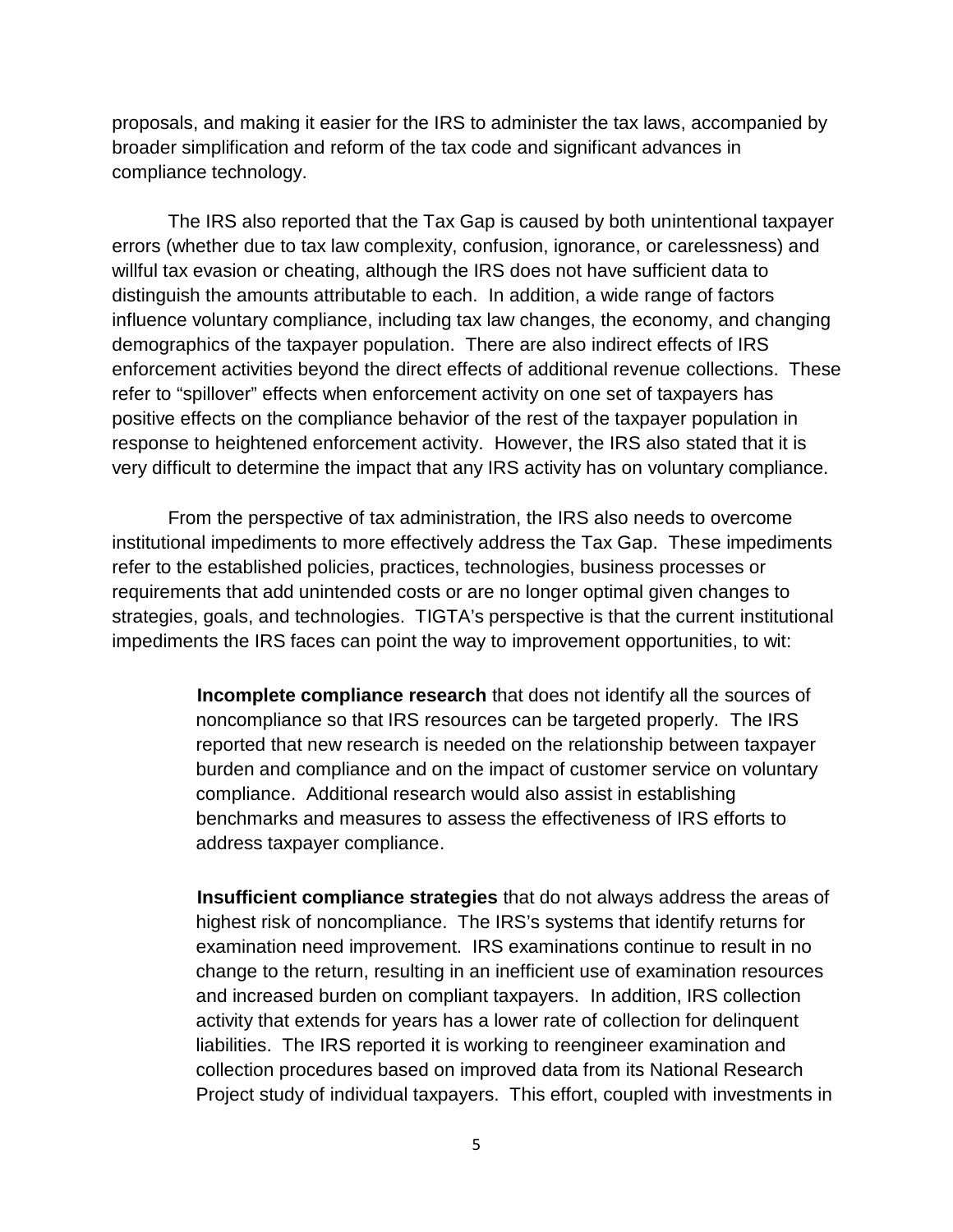technology, should result in efficiency gains and better targeting of examination efforts. These efficiency gains translate into expanded examination coverage, higher audit yields, and reduced burden on compliant taxpayers.

 **Incomplete document matching programs** because the IRS does not have reliable third-party data for all taxpayer sectors and for all types of tax returns, most notably income earned by the self-employed. The IRS reported that, without this data, it cannot easily detect errors or potential fraud except through expensive and intrusive examinations.

 **Insufficient enforcement resources** to handle a growing caseload. The IRS has identified noncompliance and potential fraud cases it did not have the resources to work, allowing billions of dollars to be fraudulently refunded each year.<sup>5</sup> In addition, in Fiscal Year<sup>6</sup> (FY) 2010, the Collection function was unable to work all of the existing accounts in the Queue<sup>7</sup> with current staffing, and the number of new taxpayer delinquent accounts was outpacing closures. If changes do not occur, a significant number of cases will continue to not receive additional contact to resolve the tax delinquency.<sup>8</sup>

The IRS often faces constant changes as a result of temporary tax provisions and new tax law. For example, during FY 2010, the IRS encountered many challenges, including a variety of tax provisions that were created, extended, or expanded. Specifically, the provisions were the:

> **American Recovery and Reinvestment Act of 2009 (Recovery Act).** 9 The Recovery Act included 56 tax provisions (20 related to individual taxpayers and 36 related to business taxpayers). These provisions will continue to challenge the IRS over multiple filing seasons.

 **Worker, Homeownership, and Business Assistance Act of 2009.** 10 The Worker, Homeownership, and Business Assistance Act of 2009 revised, extended, and expanded the First-Time Homebuyer Credit (Homebuyer

<sup>5</sup> TIGTA, Ref. No. 2011-40-023, *Reduction Targets and Strategies Have Not Been Established to Reduce* 

 $6$  A 12-consecutive-month period ending on the last day of any month, except December. The Federal Government's fiscal year begins on October 1 and ends on September 30.

An automated holding file for unassigned inventory of delinguent cases for which the Collection function does not have enough resources to immediately assign the cases for contact.

<sup>&</sup>lt;sup>9</sup>0 Pub. LL. No. 1111 1592, 282 St**e**ta 1. 1259 84. <sup>8</sup> TIGTA, Ref. No. 2011-30-071, *Trends in Compliance Activities Through Fiscal Year 2010* (July 2011).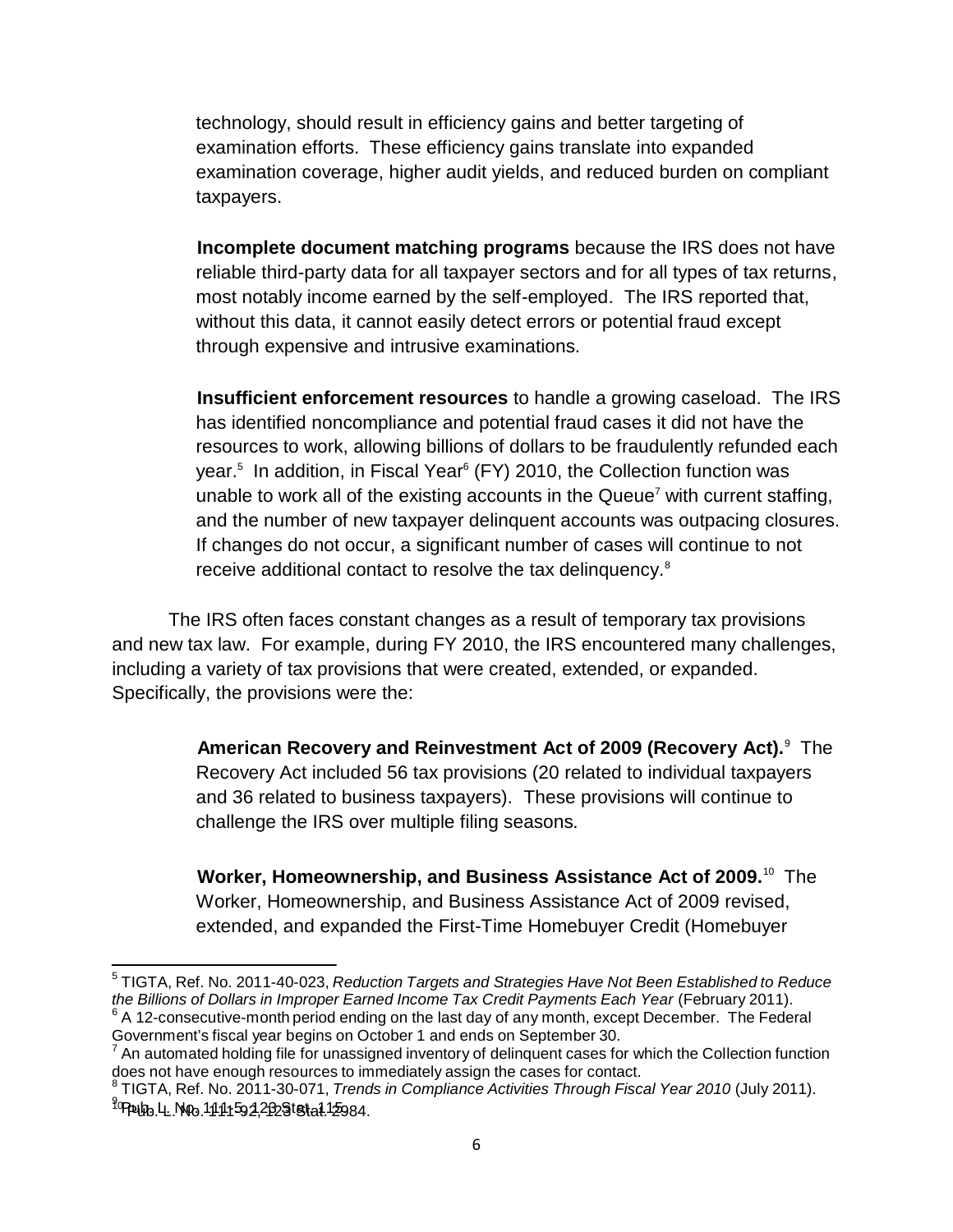Credit) to a broader range of home purchases and added new documentation requirements. Initially, the IRS did not have math error authority<sup>11</sup> to disallow the Homebuyer Credit during processing if documentation was not provided. Congress has since passed legislation requiring documentation for the Homebuyer Credit and provided the IRS with math error authority to disallow the Credit if the documentation was not provided.

 **Hiring Incentives to Restore Employment Act of 2010 (HIRE Act).** 12 The HIRE Act enacted tax benefits to employers who expanded payrolls and hired previously unemployed individuals. Eligible business taxpayers will be exempt from their share of Social Security taxes on wages to eligible employees. These taxpayers may also be eligible for a credit of up to \$1,000 for qualified employees. Additionally, Title V of the HIRE Act included the Foreign Account Tax Compliance Act. A provision of this Act included the requirement that individual taxpayers indicate on their income tax returns the maximum value of foreign financial assets held during the tax year. This provision will allow the IRS to increase enforcement on taxpayers hiding assets overseas.

#### **Patient Protection and Affordable Care Act of 2010 (Affordable Care**

Act).<sup>13</sup> At least 42 of the 514 Affordable Care Act provisions add to or amend the Internal Revenue Code, and at least eight require the IRS to establish new operations. Collectively, these provisions represent the largest set of tax law changes in 20 years. The Affordable Care Act contains \$438 billion of revenue provisions in the form of new taxes and fees. It also contains credits which provide incentives for medical research and for businesses to offer employees health care insurance. Additionally, new reporting requirements have been established for certain business transactions. The Affordable Care Act further imposes penalties administered through the tax code for individuals and businesses that do not obtain health coverage for themselves or their employees. Other provisions raise revenue to help pay for the overall cost of health insurance reform.

These tax provisions are examples of the impact that tax law changes have on how the IRS conducts its activities, how many resources are required, and how quickly or whether the IRS can meet strategic goals. The IRS has the challenging task of

 $^{12}_{13}$  Pub. L. No. 111-147, 124 Stat. 719.  $11$  This is a program in which the IRS contacts taxpayers through the mail or by telephone when it identifies mathematical errors or mismatches of taxpayer information that would result in a tax change.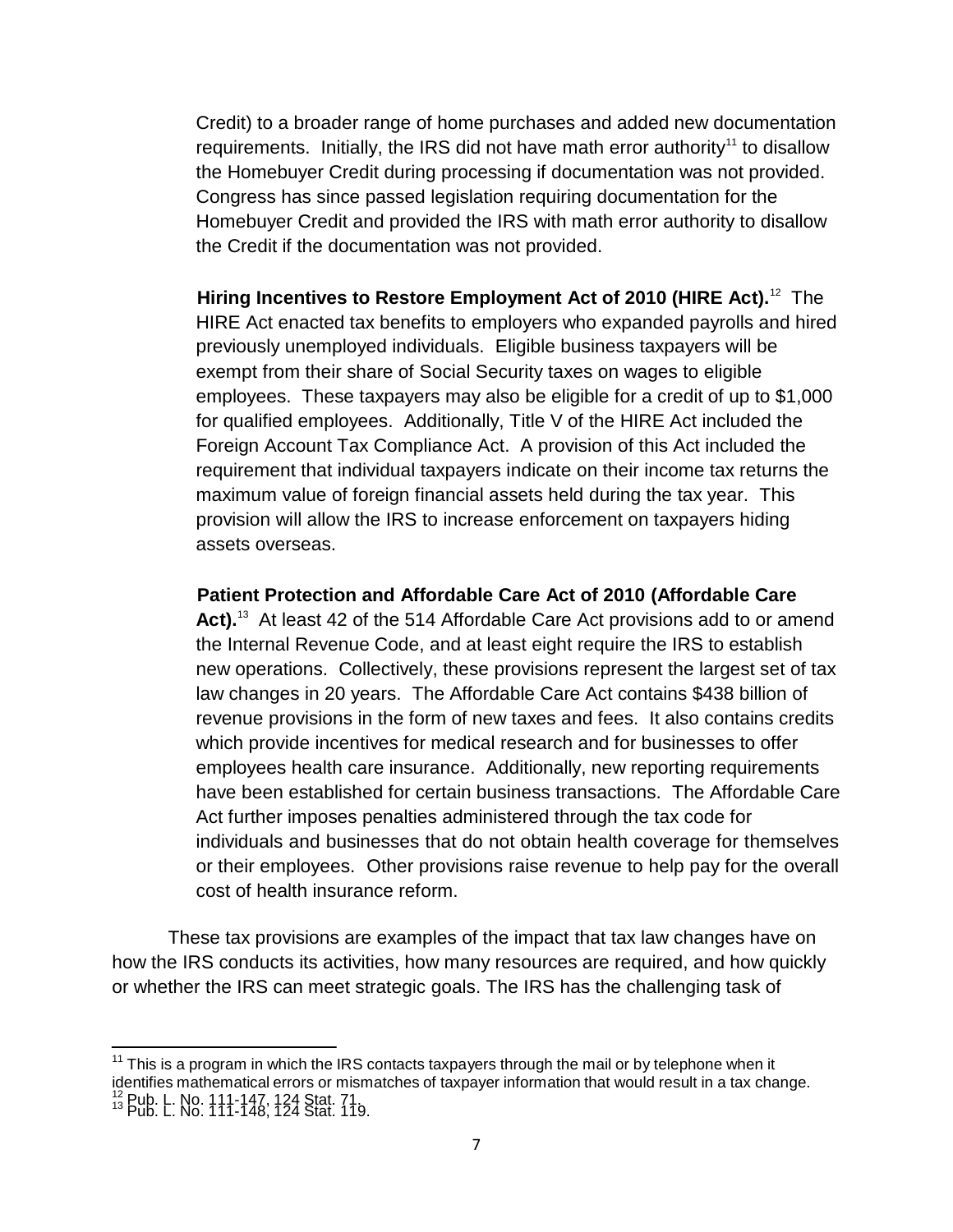maintaining a quality workforce and enforcing tax laws in an environment of constantly changing tax legislation.

The IRS also faces significant challenges in obtaining complete and timely compliance data and in developing methods necessary to interpret the data. Despite a 19 percent increase in enforcement staffing levels since FY 2006 and the IRS's more vigorous use of collection enforcement tools, FY 2010 enforcement results were mixed when compared to FY 2009 results. The number of delinquent accounts closed by full payment and the amount collected on delinquent accounts increased. However, the Collection function received more delinquent accounts than it closed, gross accounts receivable rose, and the number of tax delinguency investigation cases<sup>14</sup> closed with the receipt of a delinquent tax return fell.<sup>15</sup> In addition, there were increases in the number of delinquent accounts that may never be worked because they were shelved or surveyed and in accounts receivable. For examinations, the large staffing level increases in FY 2009 and FY 2010 resulted in the most tax returns examined in the past five years. The dollar yield per hour for examinations increased in FY 2009 but decreased in FY 2010. In addition, the no-change rates<sup>16</sup> for several types of examinations increased in FY 2010 compared to FY 2009. The IRS continues to conduct studies with the goal of improving the return selection process to increase rates of return across the enforcement program.

One means the IRS employs to collect unpaid taxes is the notice stream.<sup>17</sup> The notice stream is the least costly of the IRS's approaches to collecting unpaid taxes. While the notice stream collects billions of dollars in delinquent taxes annually, reducing the time between notices could result in the annual collection of millions of dollars more. During FY 2010, the IRS sent approximately 21.9 million balance-due notices to individuals to attempt to collect unpaid taxes. By a wide margin, the first notice (also known as the Master File notice) closed the most cases, collected the most money, and generated the highest number of taxpayer responses. Cases not resolved after the Master File notice continue in the notice stream, and those taxpayers receive various sequences of notices. The IRS allows 35 days between notices for the taxpayer to respond, but TIGTA's analysis shows that the time between notices can be reduced. As these balance due modules progress within the notice stream, the probability of collection diminishes.

TIGTA recommended that the IRS consider reducing the time between each notice by seven days. This could result in the potential collection of as much as \$363

<sup>&</sup>lt;sup>14</sup> An unfiled tax return for a taxpayer. One tax delinquency investigation case exists for all tax periods.<br><sup>15</sup> TIGTA, Ref. No. 2011-30-071, *Trends in Compliance Activities Through Fiscal Year 2010* (July 2011).

<sup>&</sup>lt;sup>16</sup> Percentage of examinations where the examiner closed the case with no recommended tax change.<br><sup>17</sup> A series of balance-due notices sent by the IRS to the taxpayer to prompt payment.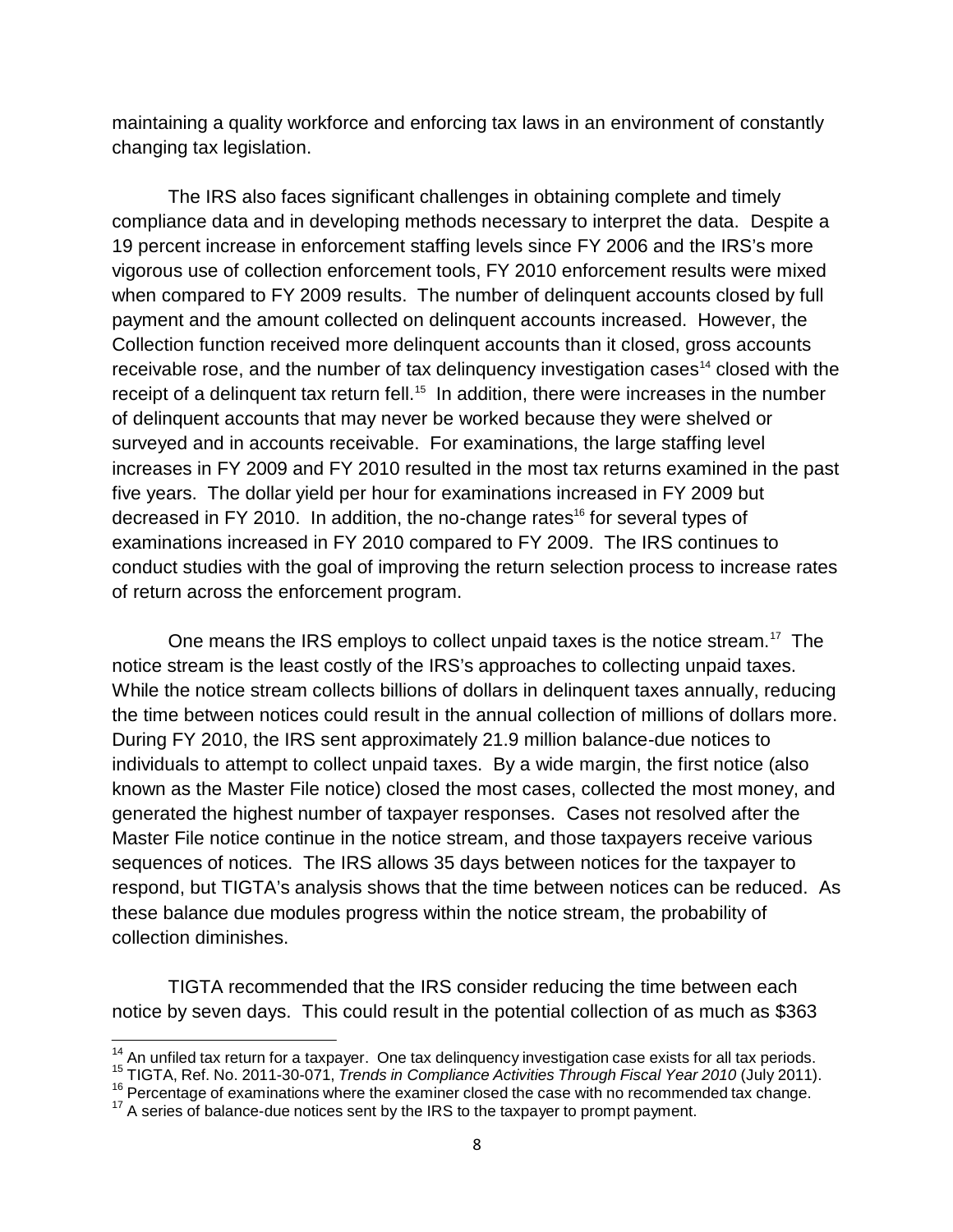million more each year. In addition, taxpayers could potentially save \$1.8 million each year in interest payments. The IRS agreed with TIGTA's recommendations and plans to take corrective actions. However, in its response, the IRS stated that 35 days between notices were necessary to process taxpayer inquiries and correspondence. TIGTA's report noted that the IRS has controls in place to prevent the next notice from being sent when taxpayers' correspondence is being processed.<sup>18</sup>

The IRS reported the following initiatives that it has begun to implement to address the Tax Gap:

# **Tax Return Preparers**

Every year, more than one-half of all taxpayers pay someone else to prepare their Federal income tax returns. During the 2011 Filing Season, <sup>19</sup> the IRS processed approximately 66.9 million individual Federal income tax returns prepared by paid tax return preparers.

In December 2009, the IRS announced a suite of proposed reforms to improve oversight of the return preparer community. TIGTA is monitoring the IRS's implementation of the new Return Preparer Program. In September 2011, TIGTA reported that it will take years for the IRS to implement the Return Preparer Program and to realize its impact.<sup>20</sup> When the decision was made to register preparers, the IRS had not established all of the program requirements. The IRS also had not: (1) established the organizational structure of the program, (2) determined how it will verify that all preparers met the requirements, (3) determined how it will enforce program requirements, or (4) developed the system(s) and processes necessary to administer and oversee the program. It will not be until Calendar Year<sup>21</sup> 2014 that all preparers will be subjected to all suitability and competency tests. In the meantime, IRS management stated they will develop and implement an enforcement strategy. Currently, the IRS does not have a sufficient management information system to gather data on preparers. Further, the IRS will need to ensure that taxpayers understand the new requirements and the importance of using only registered preparers to prepare their tax returns.

Of the 66.9 million individual Federal income tax returns prepared by paid tax return preparers and processed by the IRS in Calendar Year 2011, 90 percent were e-

<sup>18</sup> TIGTA, Ref. No. 2011-30-112, *Reducing the Processing Time Between Balance Due Notices Could*

<sup>&</sup>lt;sup>19</sup> The period from January 1 through April 15 when most individual income tax returns are filed. <sup>20</sup> TIGTA, Ref. No. 2010-40-127, *It Will Take Years to Implement the Return Preparer Program and to*

*Realize Its Impact* (September 2010). <sup>21</sup> The 12-consecutive-month period ending on December 31.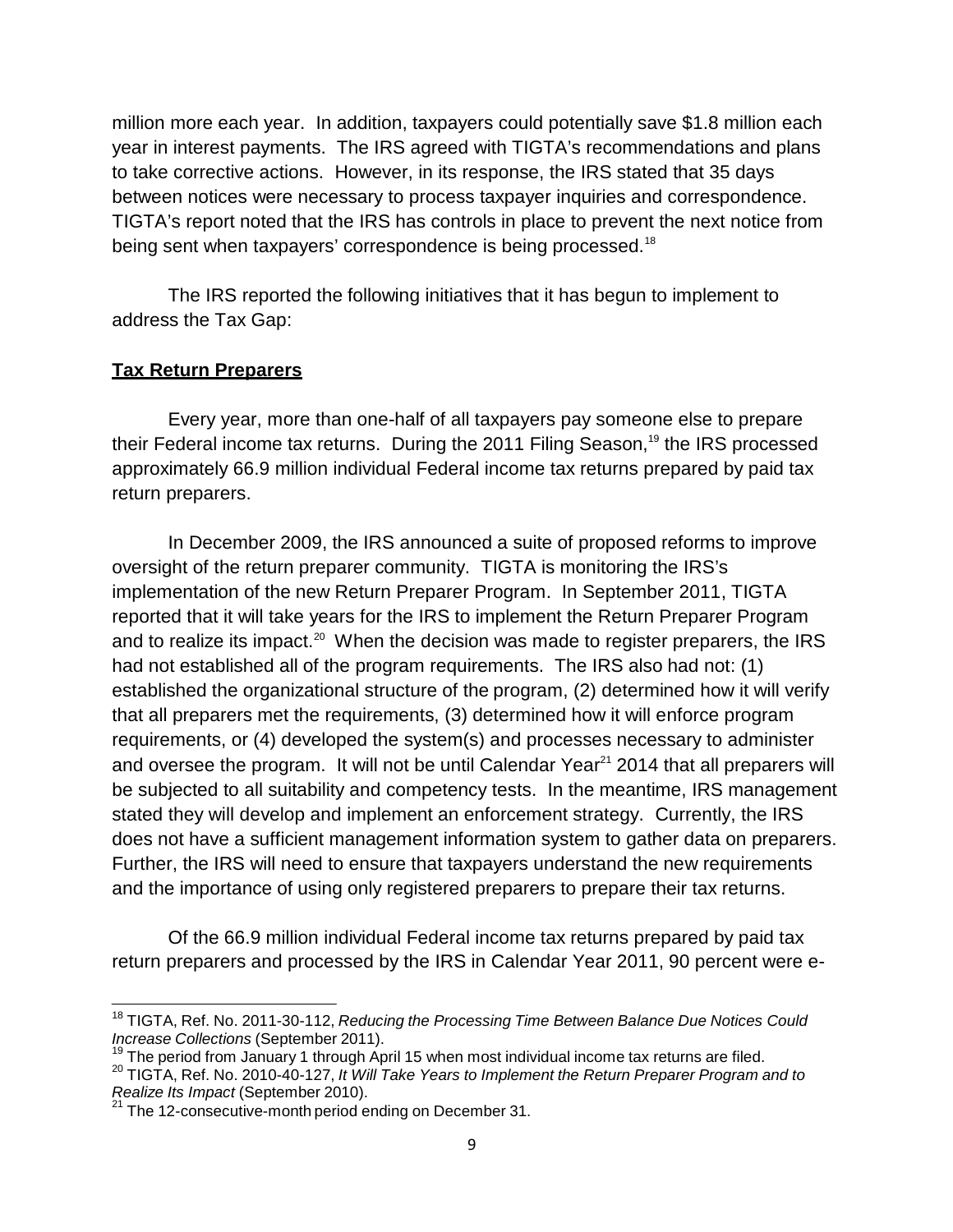filed.<sup>22</sup> In November 2009, Congress approved a Federal e-file mandate for tax return preparers. TIGTA's review of the IRS's implementation of the mandate found that for the first few years, the IRS plans to use a "soft" approach to enforcement that emphasizes educating and collaborating with preparers in implementing e-file requirements. Additionally, the continued use of multiple preparer identification numbers makes it difficult to match all tax returns to the preparers. However, improvements are under way to ensure the effectiveness of controls and system validations over the preparer registration process.

TIGTA recommended several actions, including that the IRS monitor preparers' compliance with the e-file mandate and ensure that suitability tests match applicants to IRS information to identify preparers who are not allowed to prepare tax returns. IRS management agreed and stated that corrective actions to address the recommendations have been taken or are planned.

The IRS reported that this compliance strategy will cut down on inaccurate and fraudulent returns. It also makes it easier for the IRS to catch unscrupulous return preparers. In addition, these efforts will help improve service to taxpayers and assist with voluntary compliance.

#### **Basis Reporting**

Third-party reporting and transparency is also crucial to high compliance among individual taxpayers. Basis reporting associated with the buying and selling of securities was an area that needed third-party reporting based on previous studies that showed low levels of compliance.

The IRS issued proposed regulations in 2009 and final regulations in 2010 under a new law<sup>23</sup> that will require reporting by stock brokers and mutual fund companies on an investor's adjusted basis and whether any gain or loss on the sale is classified as short-term or long-term for most stock purchased in 2011 and all stock purchased in 2012 and later years. Such reports will be made available to investors and the IRS.

# **Business Taxes**

Third-party reporting and transparency are hallmarks of high levels of tax compliance. The IRS undertook several initiatives in recent years to improve those

 $22$  As of May 4, 2011.

 $^{23}$  Energy Improvement and Extension Act of 2008, Pub. L. No. 110-343, § 403, 122 Stat. 3765, 3854-3858.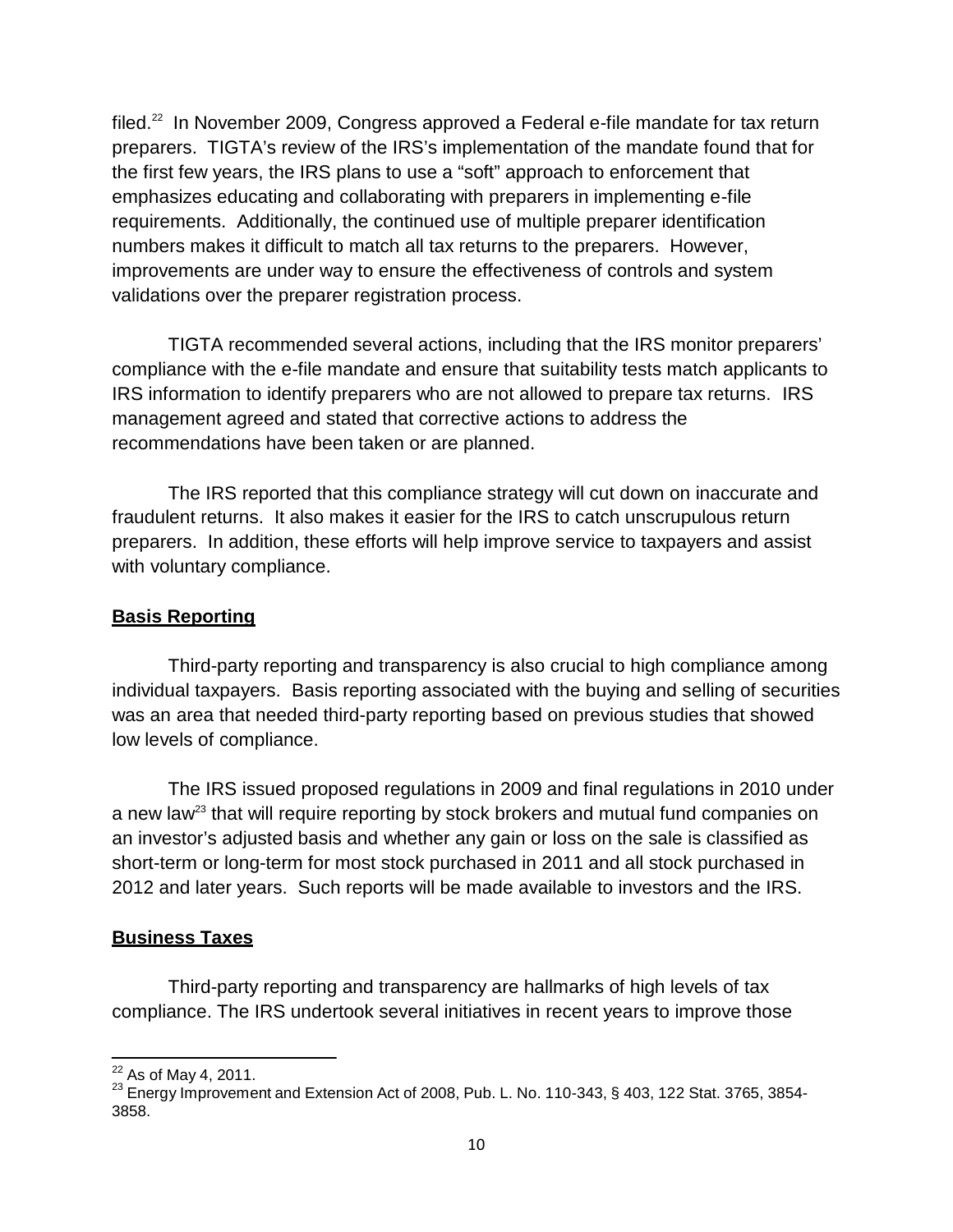aspects in the world of business taxes, where the efficient allocation of limited resources is particularly important to sound tax administration.

New merchant card reporting requirements<sup>24</sup> were established for TY 2011. They provide third-party reporting data on business receipts for the first time, making it easier for the IRS to identify businesses that are either under-reporting receipts or not reporting at all. The IRS issued final regulations in 2010 and the new reporting requirements took effect on January 1, 2011. In general, these requirements apply to government entities and private businesses, as well as most types of payment cards, such as credit and debit cards.

In an effort to achieve greater transparency, the IRS also requires the reporting of certain tax avoidance transactions that have the potential to be abusive. These transactions are called "listed" transactions and also include other types of transactions that are the same or substantially similar to the listed transactions. Taxpayers are required to disclose their participation in listed transactions or they may be subject to penalties. In FY 2010, the IRS received approximately 35,000 of the disclosure documents.

#### **International Compliance Efforts**

Globalization of the U.S. economy has been a major trend for many years. International business holdings and investment in the United States have grown from nearly \$188 billion in 1976 to over \$14.5 trillion in 2007, while U.S. business and investment worldwide grew from nearly \$368 billion to nearly \$15 trillion over the same period. The scope and complexity of the international financial system create significant enforcement challenges for the IRS. The IRS continues to be challenged by a lack of information reporting on many cross-border transactions. In addition, the varying legal requirements imposed by different jurisdictions result in complex business structures that make it difficult to determine the full scope and effect of these cross-border transactions. Technological advances also provide opportunities for offshore investments that were once only possible for large corporations and wealthy individuals.

Over the past few years, the IRS has taken steps and made strategic internal realignments to better coordinate international tax compliance issues. It has developed a strategic plan specifically for international tax issues with two major goals: 1) enforce the law to ensure that all taxpayers meet their obligation to pay U.S. taxes and 2)

<sup>&</sup>lt;sup>24</sup> Housing and Economic Recovery Act of 2008, sec. 3091, § 6050W, 112 Stat. 2654, 2908-2911.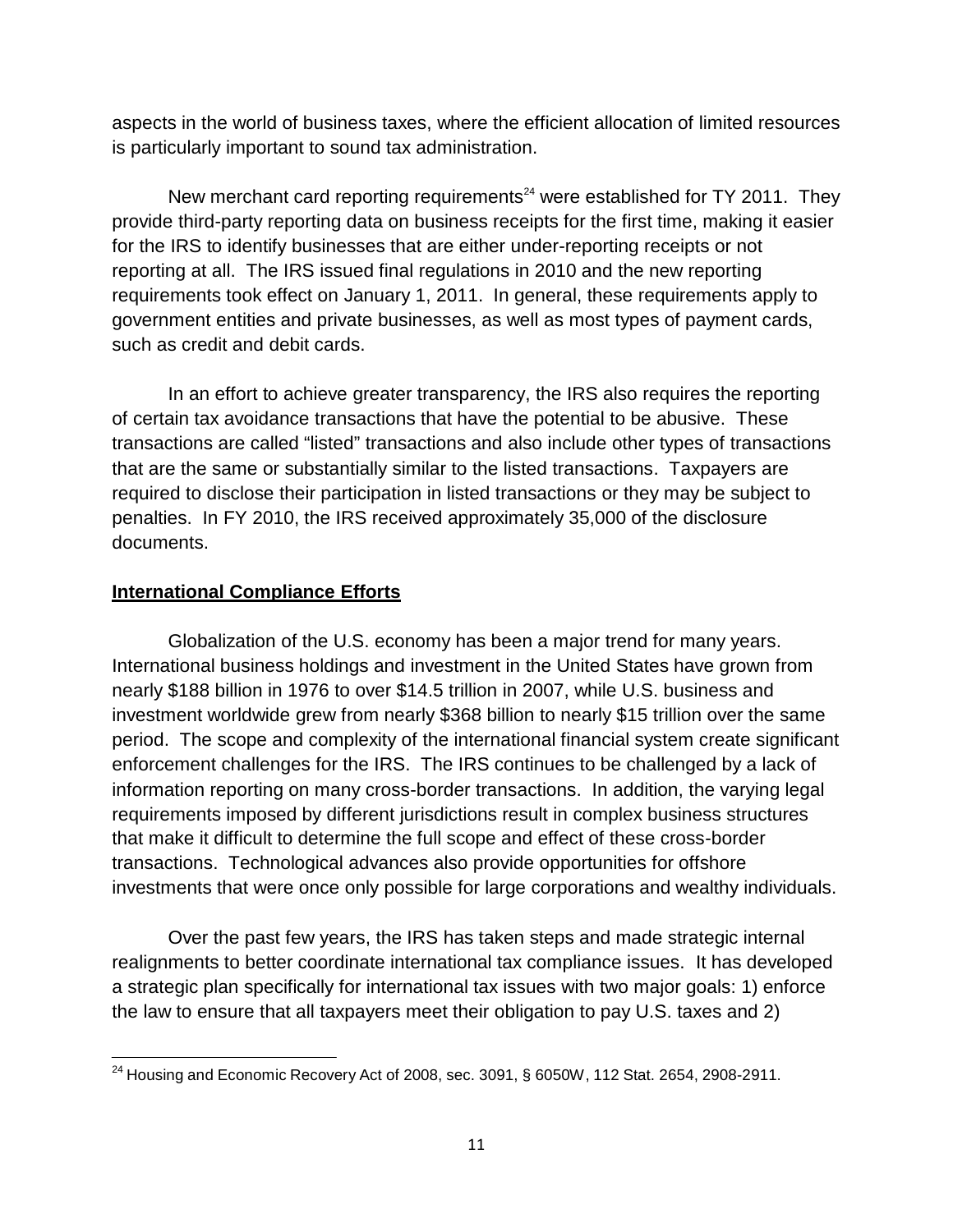improve service to make voluntary compliance less burdensome. In November 2009, the IRS's Global High Wealth unit began operation. It was formed to better cope with the growing complexity of income and assets of the high-income, high-wealth population. In August 2010, the IRS realigned its international efforts under its Large Business and International (LB&I) Division, which was designed to strengthen international tax enforcement in several ways, including identifying emerging international compliance issues more quickly and ensuring the right compliance resources are allocated to the right cases. During FY 2012, the IRS will merge the Office of Chief Counsel's Advanced Pricing Agreement Program with the LB&I Division's Mutual Agreement Program to form the Advanced Pricing and Mutual Agreement Program. This combined program will be a component of the LB&I Division's Transfer Pricing Operations. The IRS expects that efforts like these will improve international tax compliance by allowing it to focus on high-risk issues and cases with greater consistency and efficiency.

The Congress, the Department of the Treasury, and the IRS are concerned about the International Tax Gap – that is, taxes owed, but not collected on time, from a U.S. or nonresident person whose cross-border income is subject to U.S. taxation. The IRS has not estimated the size of the International Tax Gap, but non-IRS estimates range from \$40 billion to \$123 billion<sup>25</sup> annually. While there might be overlap between the overall IRS Tax Gap estimate and the International Tax Gap estimate, it is unlikely that the \$450 billion Tax Gap estimate includes the entire International Tax Gap. The primary reason for this is that identifying hidden income within international activity is very difficult and time-consuming.<sup>26</sup>

The IRS's strategic initiatives focus on strengthening reporting requirements, enhancing IRS access to international data, and aligning resources to cases and issues with the highest compliance risk. One reporting requirement is the *Report of Foreign Bank and Financial Accounts* (FBAR) report, which is an information report required when U.S. citizens, residents, and domestic entities owns or has signature or other authority over foreign financial accounts worth over \$10,000 in any calendar year. Congress set up FBAR penalties because some taxpayers use these foreign accounts to evade U.S. taxation.

<sup>25</sup> TIGTA, Ref. No. 2009-IE-R001, *A Combination of Legislative Actions and Increased IRS Capability and* Capacity Are Required to Reduce the Multi-Billion Dollar U.S. International Tax Gap (January 2009).<br><sup>26</sup> GAO, Ref. No. GAO-07-237, Tax Administration: Additional Time Needed to Complete Offshore Tax *Evasion Examinations* (March 2007).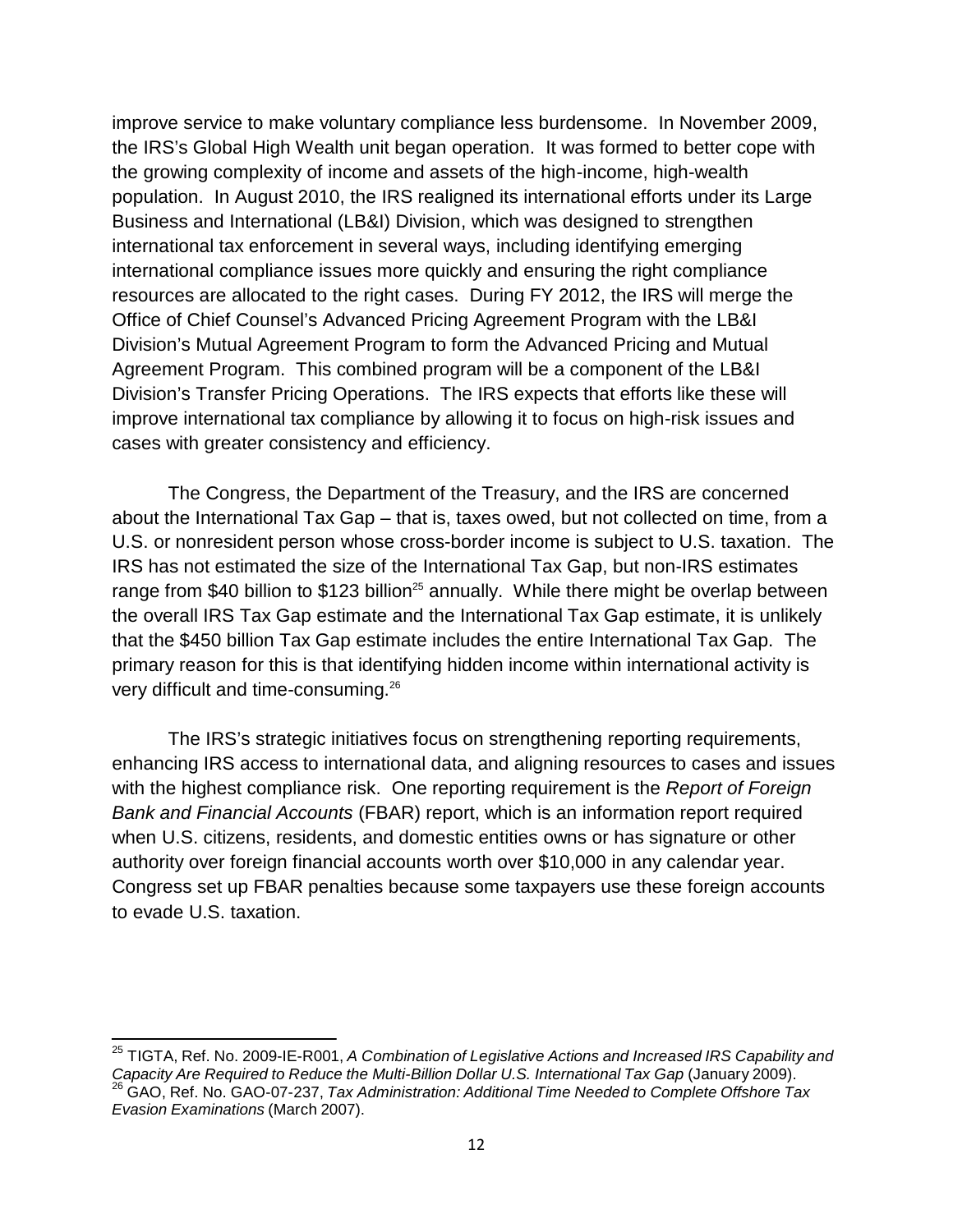In addition, the Foreign Account Tax Compliance Act (FATCA)<sup>27</sup> requires foreign financial institutions to report to the IRS information about financial accounts held by U.S. taxpayers or by foreign entities in which U.S. taxpayers hold a substantial ownership interest. FATCA will be phased in by the IRS in the next several years. Individual taxpayers with an aggregate balance of more than \$50,000 in foreign financial assets are required to file a disclosure statement with their income tax return.

In August 2010, TIGTA reported that taxpayers excluded \$19.2 billion in foreign earned income on TY 2008 tax returns. Our review identified 23,334 tax returns with erroneous foreign earned income tax exclusions totaling \$675 million, with an estimated revenue loss of \$90 million. Over five years, TIGTA estimated erroneous claims could result in a total revenue loss of \$450 million. Some of the recommendations that TIGTA provided were that the IRS:

> Review the tax returns of those individuals that TIGTA identified as incorrectly claiming the foreign earned income exclusion;

 Establish a unit to address taxpayers identified as erroneously claiming the foreign earned income exclusion;

 Assess whether compliance project criteria can be used to identify erroneous claims during tax return processing; and

 Include programming to forward tax returns (both electronically filed and paper) for correction when individuals incorrectly compute their foreign earned income exclusion.

IRS management agreed with most of the recommendations, but they stated that substantial barriers prevented the implementation of certain recommendations at the time of the review. TIGTA is concerned that the lack of corrective actions will allow continued revenue loss. 28

 $^{27}$  In 2010, FATCA was enacted as part of the Hiring Incentives to Restore Employment (HIRE) Act, Pub.<br>L. No. 111-147, 124 Stat. 71, 97-117.

L. No. 111-147, <sup>124</sup> Stat. 71, 97-117. <sup>28</sup> TIGTA, Ref. No. 2010-40-091, *Improvements Are Needed to Reduce Erroneous Foreign Earned Income Exclusion Claims* (August 2010).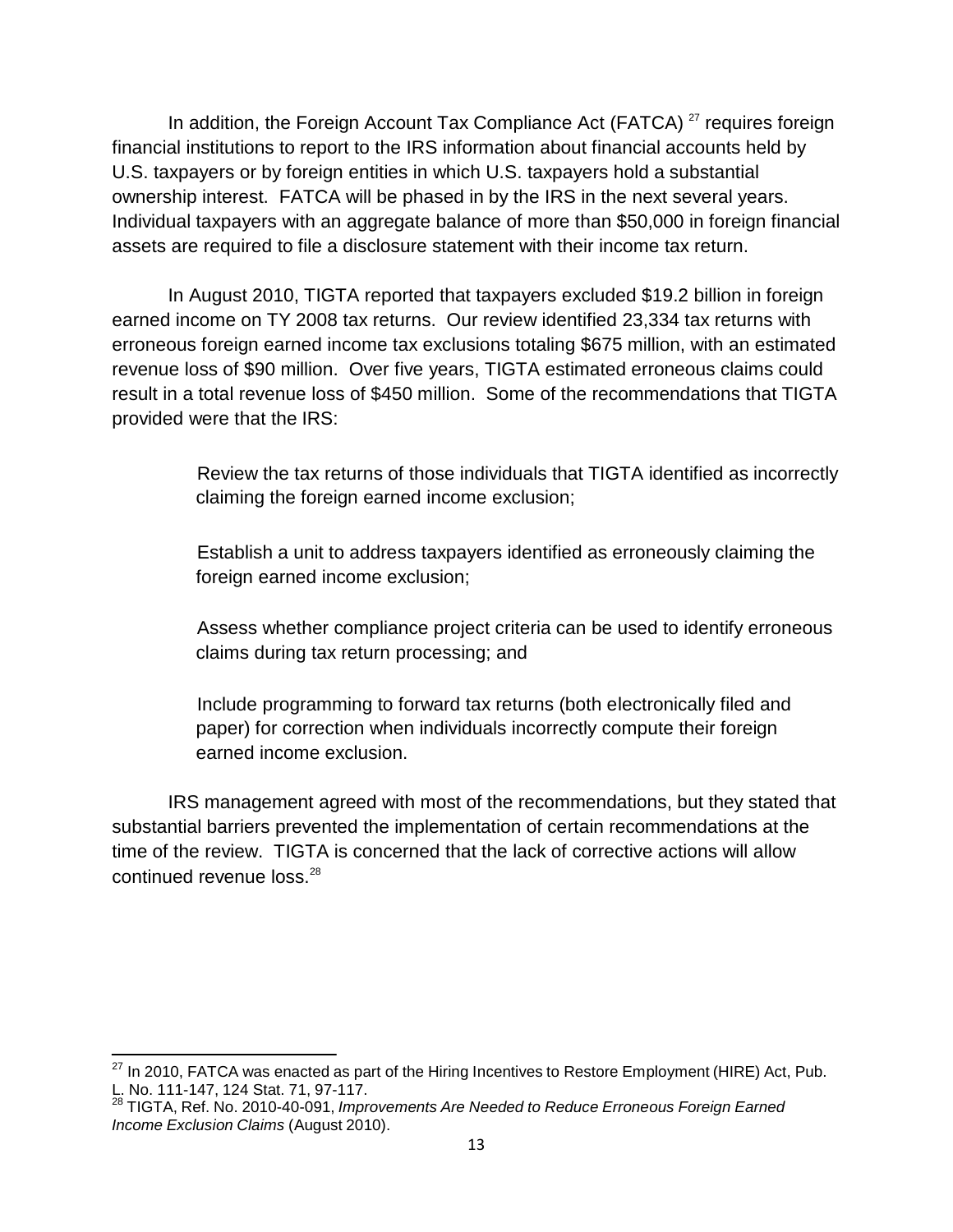#### **Offshore Tax Avoidance**

Stopping offshore tax cheating and getting these people, especially high networth individuals, back into the tax system has been a top priority of the IRS. The IRS continues to work with the U.S. Department of Justice on tax evasion cases involving foreign countries with bank secrecy laws that prevent the United States from obtaining information on taxpayer transactions. In addition, both the 2009 and 2011 Offshore Voluntary Disclosure Initiatives have encouraged taxpayers with hidden offshore assets and income to come back into the tax system using the IRS's Voluntary Disclosure Program. According to the IRS, these initiatives have resulted in the collection of over \$4 billion. Due to the success of the first two initiatives, the IRS is currently offering a third chance for delinquent taxpayers to disclose their hidden offshore assets. These initiatives are beneficial because they offer a uniform penalty structure for taxpayers who voluntarily disclose their hidden offshore assets and income to the IRS and, in return, ensure that the taxpayers receive consistent tax and penalty treatment.

The initiatives also provide the opportunity to calculate, with a reasonable degree of certainty, the total cost of resolving all outstanding offshore tax issues related to the undisclosed foreign bank and financial accounts and assets. On the other hand, taxpayers with undisclosed foreign accounts and assets who do not submit a voluntary disclosure run the risk of detection by the IRS. If caught, these taxpayers face the imposition of substantial penalties, including the fraud and foreign information return penalties, as well as an increased risk of criminal prosecution.

#### **Real-Time Tax System**

The IRS has started work exploring how to implement a series of long-term changes to the tax system which will result in higher compliance. Commissioner Shulman has described a vision where the IRS would move away from the traditional "look-back" model of compliance, and instead endeavor to conduct its compliance efforts in "real time," such as by matching third-party information with information provided by the taxpayer when the tax returns are first filed with the IRS. The goal of this initiative is to improve the tax filing process by reducing burden for taxpayers and improving overall compliance "up front," during the filing season instead of later through compliance or enforcement activities. In addition, the IRS plans to include more data mining and predictive analytics in this initiative, to improve identification of noncompliance and potential tax fraud.

In FY 2012, the IRS has delivered significant updates to its core tax processing system, transitioning to a daily processing cycle for individual returns. Also, IRS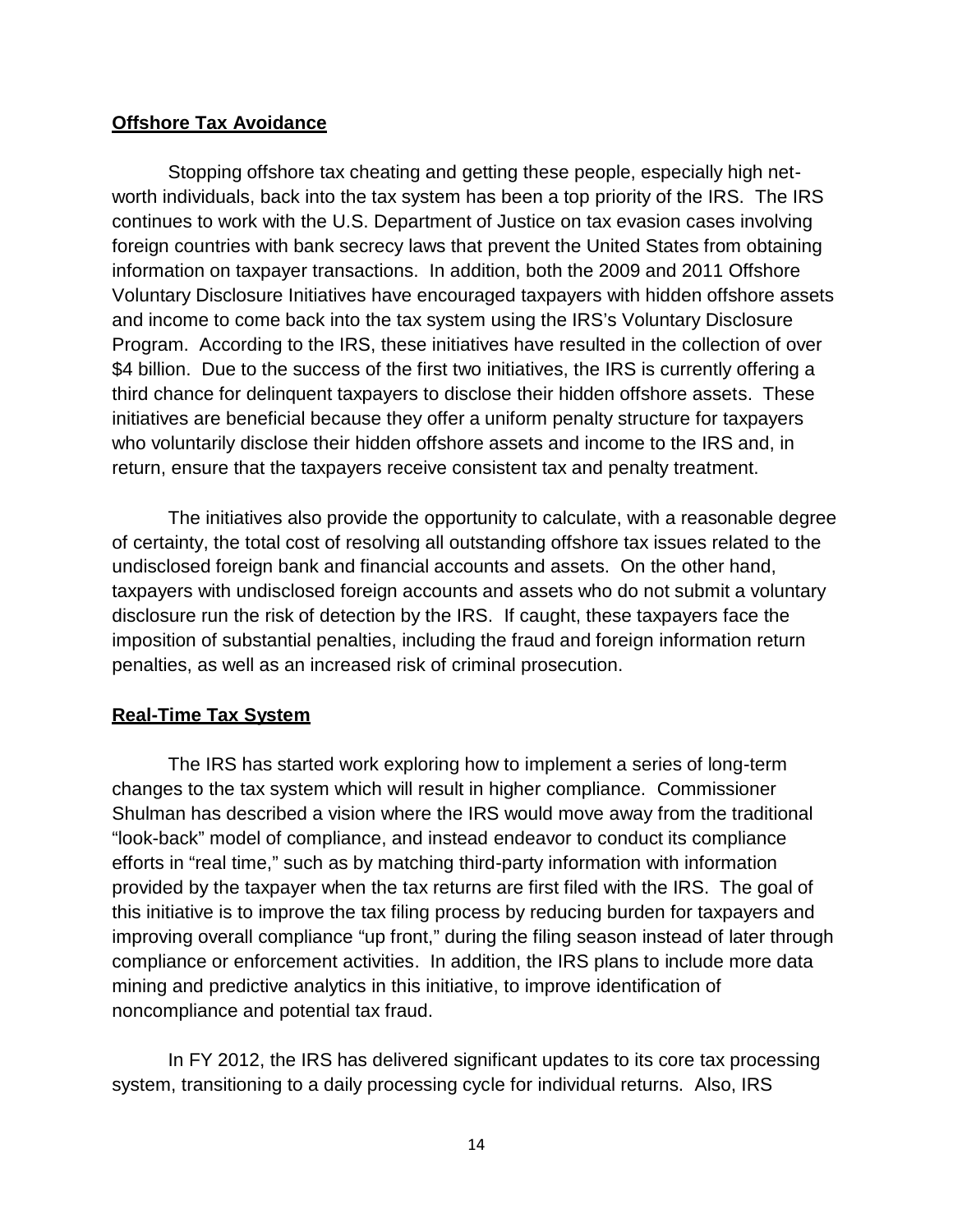processing systems are accepting all Forms 1040, U.S. Individual Income Tax Return, electronically through an updated e-filing capability. This capability is designed to eventually feed into a single, consolidated taxpayer account database that will support the deployment of the next generation of taxpayer service and enforcement functions.

TIGTA has reviewed a number of other IRS challenges in addressing the Tax Gap. One important aspect involves human capital. Like many Federal agencies, the IRS is faced with the major challenge of replacing existing talent caused by a large number of retirements expected over the next several years. In five years, about onethird of the IRS's workforce of approximately 100,000 employees will be retirement eligible. This statistic is even more pronounced in the leadership ranks, where over two-thirds of IRS executives will be retirement eligible in five years. Adding to this challenge, the IRS offered early retirement and buyouts to more than 2,200 employees in FY 2011. Replacing these employees provides an opportunity for reshaping the IRS workforce, but also represents a significant challenge since many departing employees possess unique skills and institutional knowledge that will be difficult to replace.

Revenue officers (RO) have a direct impact on the IRS's ability to meet its mission by collecting the appropriate amount of tax due. The IRS added 1,515 new ROs during the period June 2009 through February 2010, but it still struggles to keep pace with attrition and workload. If the IRS does not have a sufficient number of qualified ROs to collect delinquent taxes, it could create an unfair burden on the majority of taxpayers who fully pay their taxes on time. However, when estimating the staffing levels of ROs, the IRS does not determine the number needed to address the available workload. Instead, the IRS bases the RO staffing level primarily on a budget figure. The IRS believes there is more than enough inventory to justify staffing increases. However, the IRS does not know when hiring additional ROs will no longer be needed.

The IRS's FY 2009 budget justification projected that the RO hiring initiative would allow 88,000 additional delinquent account closures, resulting in \$333.6 million in additional revenue for FY 2011. However, the IRS does not track a comparison of actual results to the original projections in the years following the budget's implementation. As a result, it is unknown if the IRS realized all or part of the additional projected revenue for this initiative, and the IRS lost an opportunity to collect information that could help improve future budgets. TIGTA recommended that the IRS:

> Establish rules for optimizing staffing levels for ROs to address Collection's potentially collectible inventory; and

 Develop methods to track actual results with projected benefits in future budget justifications.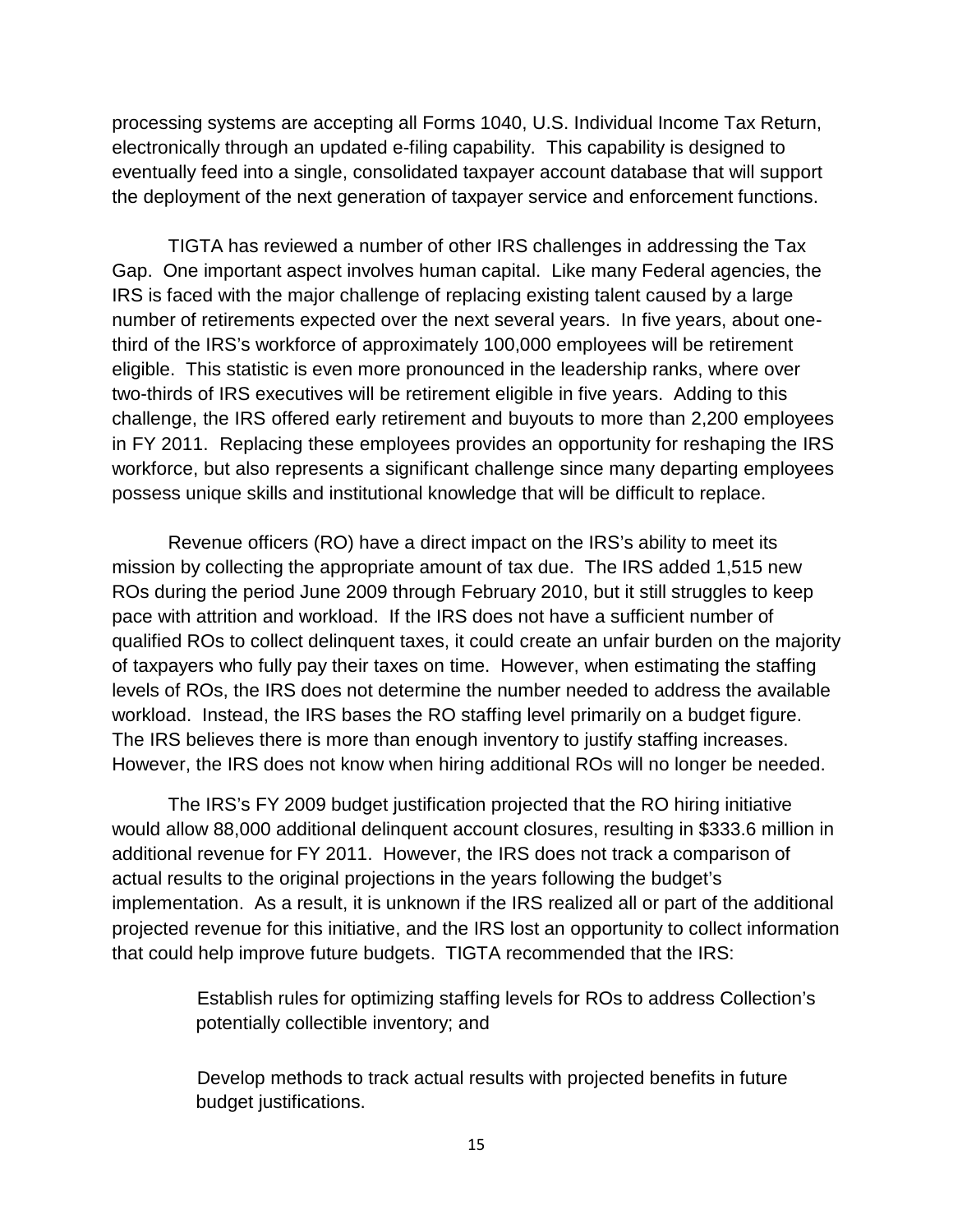IRS management agreed to review workload and resource levels to improve future resource allocation and staffing decisions. IRS management also stated that they initiated efforts in 2010 to develop a methodology to determine the actual revenue collected from specific enforcement initiatives proposed in the IRS's FY 2009 budget justification. However, this information was not shared with TIGTA during the review. As a result, TIGTA did not assess whether those efforts addressed the recommendation.<sup>29</sup> Until IRS management implements this type of methodology, they will not know the actual additional revenue realized from requested enforcement initiatives.

The misclassification of millions of employees as independent contractors is a nationwide problem that continues to grow and contribute to the \$72 billion underreporting Employment Tax Gap. In a report issued in Fiscal Year 2010,<sup>30</sup> TIGTA determined that the IRS has opportunities to enhance compliance in its Employment Tax Program by: 1) taking measures to ensure employment tax forms are not misused to avoid paying taxes, and 2) regularly sharing the results of worker classification examinations between IRS compliance functions to ensure the greatest possible use of the agency's resources when addressing the underreporting Tax Gap. TIGTA identified more than 74,000 taxpayers who may have avoided paying approximately \$26 million in Social Security and Medicare taxes in Processing Year<sup>31</sup> 2008.

Another of the IRS's priorities is combating tax avoidance transactions.<sup>32</sup> However, the IRS has identified tax returns with tax avoidance transaction issues that do not warrant examination before taxpayer contact, a process known as surveying. Surveying tax returns with a tax avoidance transaction issue without proper justification or approval could be counterproductive to the IRS's goal to combat abusive schemes. In addition, this approach can erode the public's confidence in the IRS's ability to enforce tax laws in a fair, equitable, and consistent manner. As a result, TIGTA recommended that the IRS:

> Develop internal controls and train employees to ensure that justification is in the case files to survey tax returns with a tax avoidance transaction issue;

<sup>29</sup> TIGTA, Ref. No. 2011-30-039, *Challenges Remain to Balance Revenue Officer Staffing With Attrition* 

*and Workload Demands* (May 2011). <sup>30</sup> TIGTA, Ref. No. 2010-30-025, *Employment Tax Compliance Could Be Improved With Better* Coordination and Information Sharing (March 2010).<br><sup>31</sup> The calendar year in which the tax return or document is processed by the IRS.<br><sup>32</sup> A tax avoidance transaction is generally a specific tax transaction or promotion t

by taking a tax position that is not supported by tax law. These strategies may be organized and marketed, often through the Internet. The definition is not merely limited to activities that improperly reduce tax, but may also include transactions that conceal assets and income.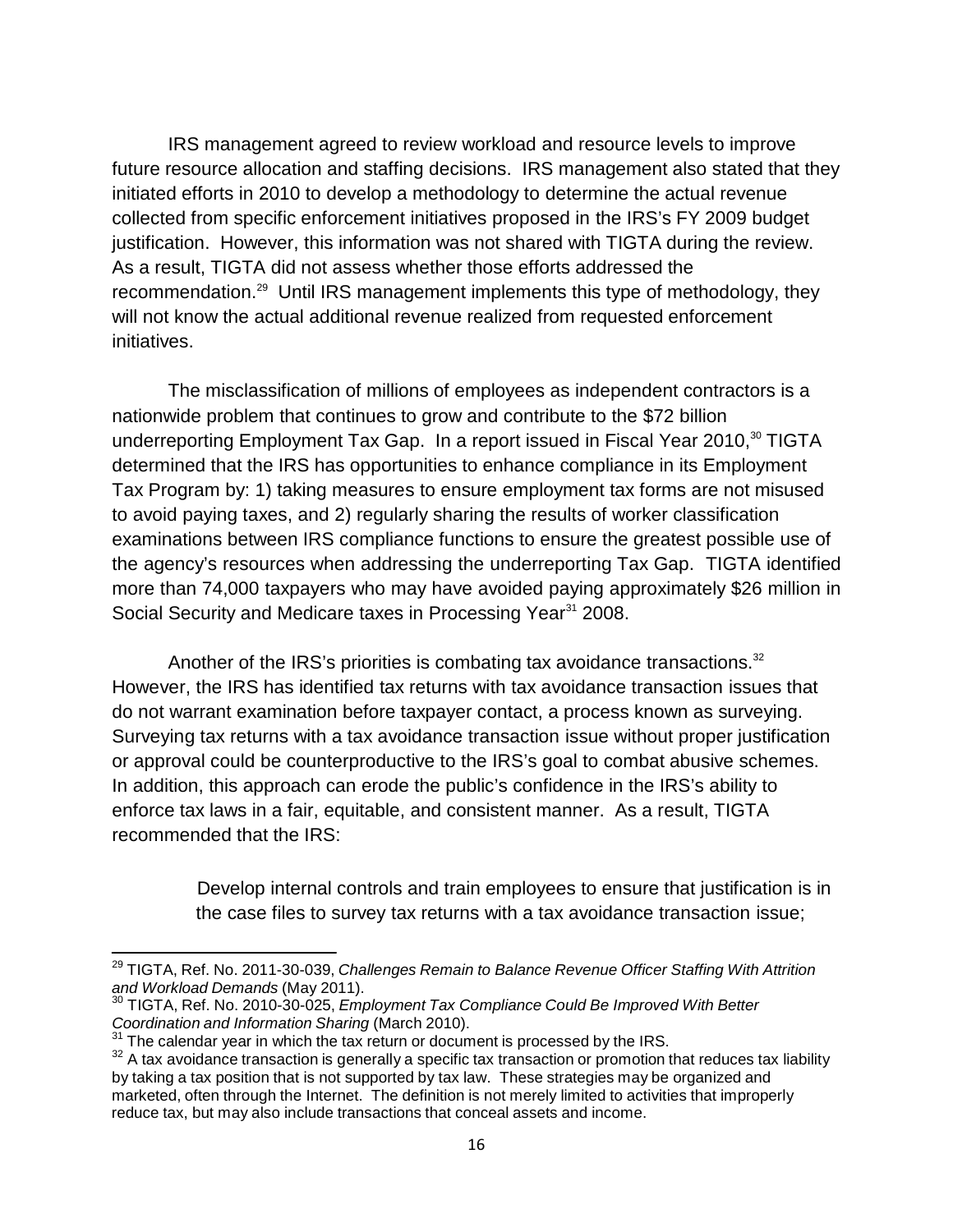Have an independent function review the tax return for concurrence with the group manager's decision;

 Ensure that tax returns with tax avoidance transaction issues (surveyed as excess inventory) can be readily identified, and examinations are completed once taxpayers are contacted; and

 Develop procedures to ensure surveyed tax returns are included as part of the quality review process.

IRS management disagreed with TIGTA's two recommendations related to strengthening existing controls and developing procedures to include surveyed tax returns as part of the quality review process. TIGTA continues to believe that the breakdown in controls for the approval process indicates that tax returns surveyed without documentation may have yielded examination results.

#### **Quality Taxpayer Service**

The Department of the Treasury and the IRS recognize that the delivery of effective taxpayer service has a significant impact on voluntary tax compliance. Answering taxpayers' questions to assist them to correctly prepare their returns reduces the need to send notices and correspondence when taxpayers make errors. Taxpayer service also reduces unintentional noncompliance and shrinks the need for future collection activity. The IRS continues to focus on the importance of improving service by emphasizing it as a main goal in its strategic plan. It is also seeking innovative ways to simplify or eliminate processes that unnecessarily burden taxpayers or Government resources.

# **Filing Season**

As of March 24, 2012, the IRS received more than 84 million tax returns. Of those, 74.3 million (88.4 percent) were e-filed and nearly 9.8 million (11.6 percent) were filed on paper (a decrease of 12.3 percent from this time last year). In addition, nearly 70.2 million refunds totaling approximately \$200.9 billion were issued. This Filing Season, the IRS has delivered significant updates to its core tax processing system, transitioning to a daily processing cycle for individual returns. Also, IRS processing systems are accepting all Forms 1040, *U.S. Individual Income Tax Return*, electronically through an updated e-filing capability. This capability is designed to eventually feed into a single, consolidated taxpayer account database that will support the deployment of the next generation of taxpayer service and enforcement functions.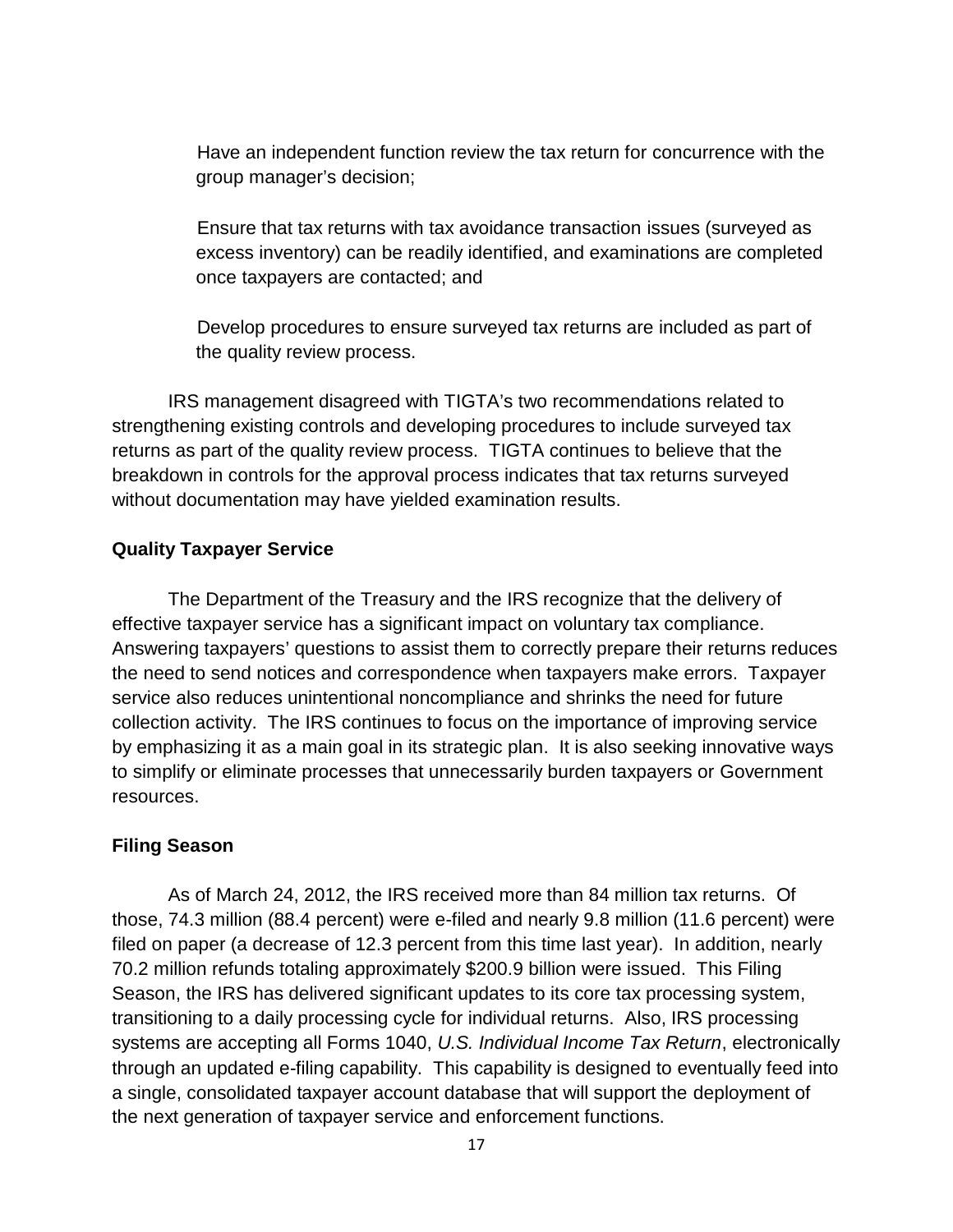However, some taxpayers who e-filed their tax returns early in the 2012 Filing Season experienced delays in receiving their tax refunds. The IRS indicated that it had experienced problems with its filters established to identify fraud and with the program used by the Modernized e-File system to create output files using the accepted e-file tax return data that other IRS systems need to continue with the processing of the tax return. Filters established to identify fraud initially identified taxpayers as having indicators of possible fraud, which resulted in the tax return being held for additional screening. Once the IRS identified that these filters were incorrectly identifying some taxpayers, it made adjustments to these filters correcting the problem.

The Modernized e-File programming problems resulted in delays in sending accepted e-filed tax return data to downstream processing systems. These problems delayed the processing of approximately 7.8 million tax returns. The majority of these tax returns were processed through the Modernized e-File system from February 2 through 11, 2012. The IRS indicated the delayed accepted tax returns were sent to downstream systems for processing by February 18, 2012. The problems also resulted in accepted tax return information not always being timely available for use in its customer service operations, including "Where's My Refund." The IRS indicated that these problems were addressed and processes were established to account for all tax returns accepted during the time frame the problem existed. The IRS is developing an end-to-end balancing process to track Modernized e-File system tax returns from acceptance to the posting of the tax return on the Master File.

In addition, as a result of budget constraints, the IRS expects to be able to serve fewer taxpayers at its Taxpayer Assistance Centers and answer fewer taxpayer telephone calls. The IRS anticipates it will have increased wait times, earlier cutoffs of assistance to avoid end-of-day overtime, and frequent unexpected closures of small Taxpayer Assistance Centers due to unscheduled employee absences. These centers plan to assist more than 6.1 million taxpayers in FY 2012. Between October 1, 2011, and March 31, 2012, the Taxpayer Assistance Centers served 3.2 million walk-in taxpayers, which includes 1.9 million walk-in taxpayers for the 2012 Filing Season. However, tax return preparation will only be provided on a limited number of days per week and only on a first come, first served basis. The IRS is also planning on providing only a 61 percent Level of Service on its toll-free lines. As of March 24, 2012, IRS assistors have answered 9.8 million calls and have achieved a 68 percent Level of Service and a 950 second (16 minutes) Average Speed of Answer. In addition, during visits to Volunteer Program sites as of March 30, 2012, TIGTA has had 29 tax returns prepared with a 48 percent accuracy rate. This is lower than the 60 percent accuracy rate TIGTA reported during the same time period for the 2011 Filing Season.

Finally, as of March 24, 2012, the IRS has identified tax returns with \$4.4 billion claimed in fraudulent refunds and prevented the issuance of \$4.3 billion (97 percent) of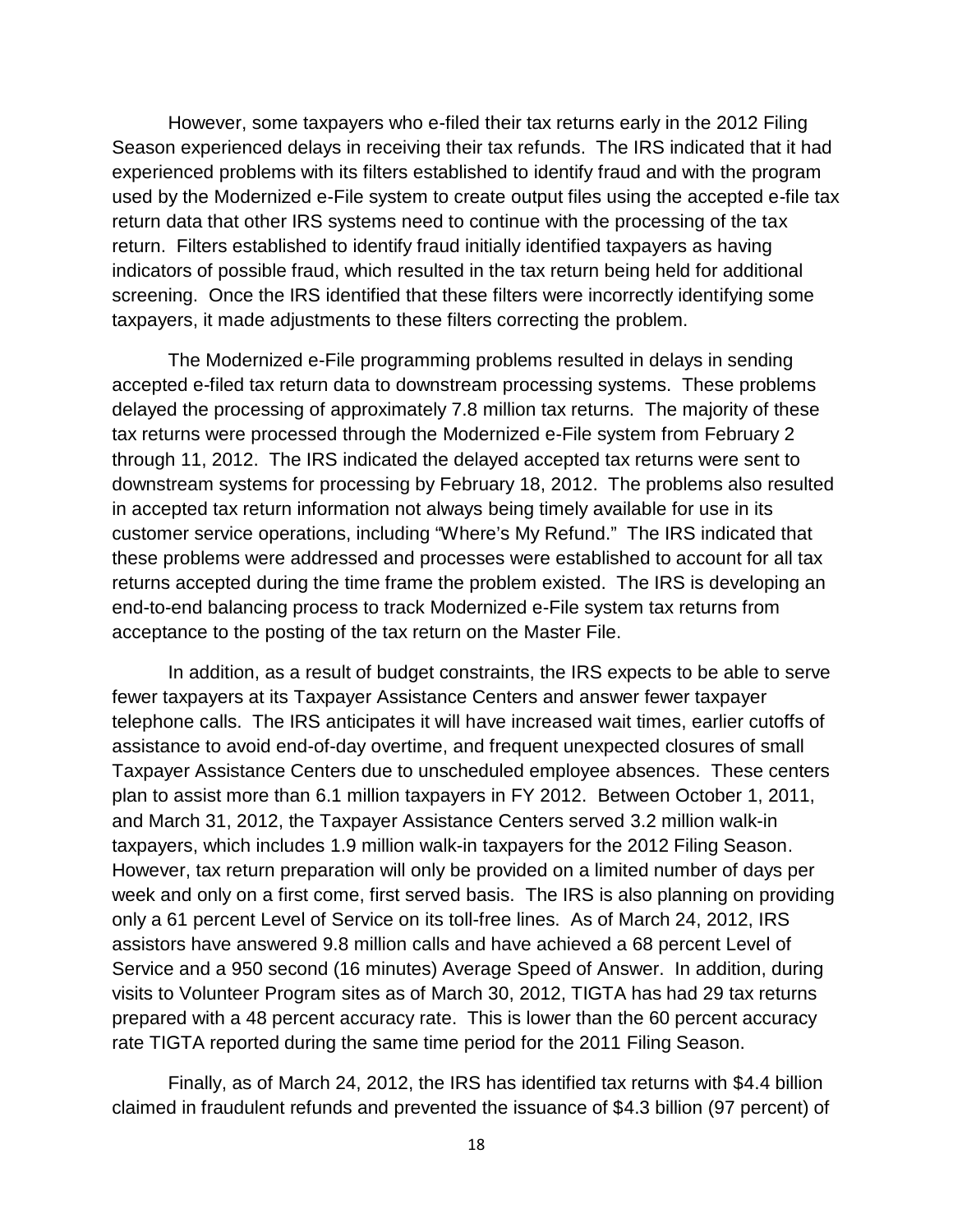the fraudulent refunds. This represents a 35 percent increase in the number of tax returns identified as of the same period last processing year.

## **Prisoner Fraud Oversight**

In TIGTA's review of the IRS's processes to identify potentially fraudulent tax returns for screening, TIGTA auditors found that the majority of tax returns the IRS identified as being filed by prisoners were not screened to assess fraud potential. TIGTA determined that 253,929 (88 percent) of the 287,918 tax returns filed by a prisoner as of March 24, 2010, were not selected for screening. Of those tax returns not screened, 48,887 individuals had no wage information reported to the IRS by employers. These 48,887 prisoners claimed refunds totaling more than \$130 million, including EITC claims of \$78.5 million. Some of these refunds may have been stopped by other compliance activities. For example, TIGTA determined that the IRS prevented the issuance of nearly \$18.1 million in EITC claims for 4,532 of the 48,887 prisoner tax returns.<sup>33</sup> In addition, the IRS is making some improvement in identifying prisoner tax returns. As of March 24, 2012, the IRS had selected 163,005 tax returns filed by prisoners for screening. This represents a 19 percent increase in the number of prisoner tax returns identified as of the same period last processing year.

Further, TIGTA's review of the IRS's compliance with the *Inmate Tax Fraud Prevention Act of 2008*<sup>34</sup> found that, as of October 2010, the IRS had not completed required agreements to allow the IRS to disclose prisoner tax return information to prison officials. As a result, no information has been disclosed to either the Federal Bureau of Prisons or State Departments of Corrections. TIGTA also found that the Calendar Year 2009 Report to Congress on prisoner fraud is incomplete. The report stated that the IRS identified 44,944 fraudulent prisoner tax returns during Calendar Year 2009. However, the processes the IRS uses to identify prisoner tax returns cause the IRS to understate the amount of prisoner fraud. Our review of the process used by the Criminal Investigation Division to compile the 2009 prisoner data file identified a lack of managerial oversight to ensure the accuracy and reliability of this file.

TIGTA recommended that the IRS work with the Department of the Treasury to seek legislation to extend the period of time the IRS has to disclose prisoner tax return data to the Federal Bureau of Prisons and State Departments of Corrections. TIGTA has also made a number of other recommendations related to prisoner fraud, which include ensuring all tax returns filed by prisoners are processed through the Electronic Fraud Detection System and receive a prisoner indicator, revising prisoner filters to

<sup>33</sup> TIGTA, Ref. No. 2010-40-129, *Expanded Access to Wage and Withholding Information Can Improve Identification of Fraudulent Tax Returns* (September 2010). <sup>34</sup> Pub. L. No. 110-428, <sup>122</sup> Stat. 4839, (codified as amended at 26 U.S.C. Section 6103(k)(10)).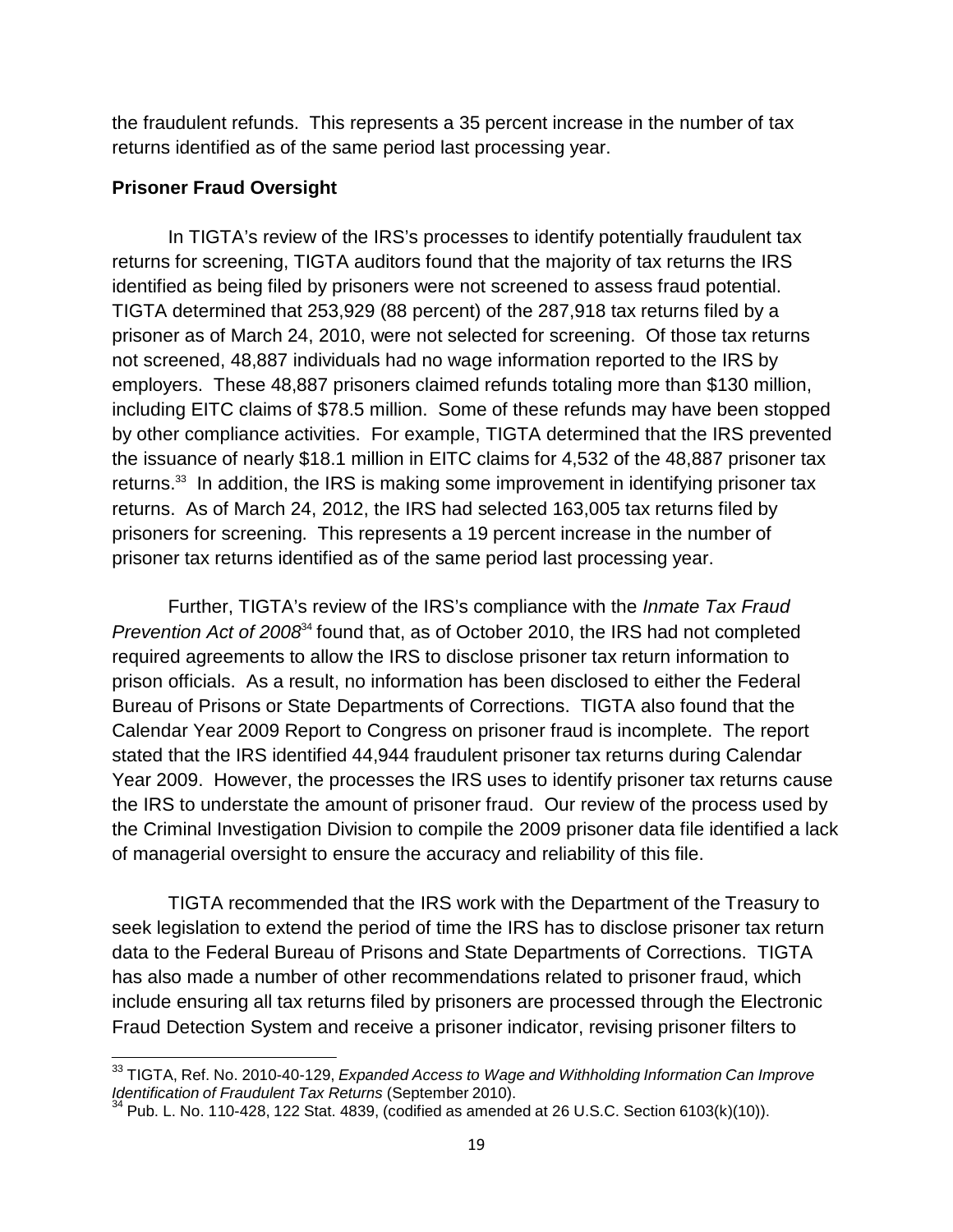validate wages and withholding associated with prisoners incarcerated for the year in which the tax return is filed claiming a refund, and developing a process to assess the reliability of data received from Federal and State prisons. The IRS partially agreed to our recommendations, but work remains before the IRS is fully in control of this issue.<sup>35</sup>

# **Identity Theft**

Since I last testified on this topic in November 2011, TIGTA has continued to assess the IRS's efforts to identify and prevent identity theft. Unscrupulous individuals are stealing identities at an alarming rate for use in submitting tax returns with false income and withholding documents to the IRS for the sole purpose of receiving a fraudulent tax refund. For Processing Year 2011, the IRS reported that it had detected approximately 940,000 tax returns involving identity theft and prevented the issuance of fraudulent tax refunds totaling \$6.5 billion. While the amount of fraudulent tax refunds the IRS detects and prevents is substantial, the IRS does not know how many identity thieves are filing fictitious tax returns and how much revenue is being lost resulting from the issuance of fraudulent tax refunds.

Fraudulent tax returns are identified through the IRS's Electronic Fraud Detection System (EFDS) as well as through the manual screening of paper tax returns. Individual tax returns are sent through the EFDS and are scored based on the characteristics of the tax return and other data. The higher the score, the greater the probability that the tax return is fraudulent. For those tax returns meeting a certain score, the tax return is sent to an IRS employee to be screened for fraud potential. For the 2012 Filing Season, the IRS has developed new filters to better identify identity theft before issuing fraudulent tax refunds. As of March 7, 2012, the IRS had identified 128,242 tax returns involving identity theft with \$793 million in associated fraudulent tax refunds.

As part of our assessment, we are identifying and quantifying potential tax refund losses resulting from identity theft. Using characteristics of IRS-confirmed fraudulent tax return filings involving identity theft, TIGTA analyzed tax returns filed during the 2011 Filing Season to identify additional tax returns that met the characteristics of these confirmed cases. We have found that the issuance of fraudulent tax refunds based on false income documents is significantly greater than the amount detected and prevented by the IRS.

Access to third-party income and withholding information at the time tax returns are processed is the single most important tool the IRS could have to identify and

<sup>35</sup> TIGTA, Ref. No. 2011-40-009, *Significant Problems Still Exist With Internal Revenue Service Efforts to Identify Prisoner Tax Refund Fraud* (December 2010).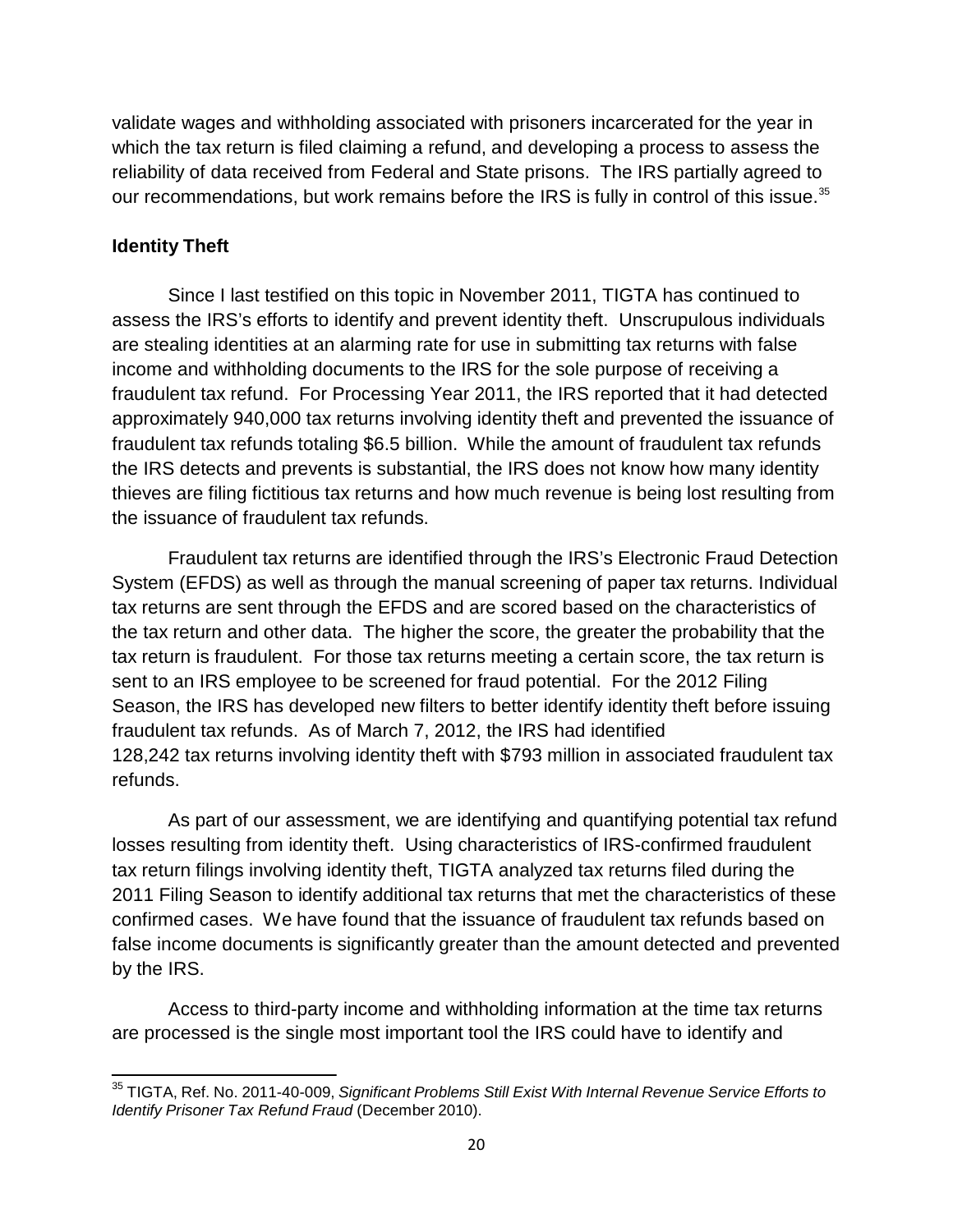prevent tax fraud. This information will prevent the issuance of billions of dollars in fraudulent tax refunds. To further improve IRS's ability to identify tax returns with false income documents before refunds are paid, legislation is needed to expand IRS access to the National Directory of New Hires<sup>36</sup> wage information for tax administration purposes for the purpose of identifying tax refund fraud. Currently, its use is limited by law to just those tax returns with a claim for the EITC. The IRS included a request for expanded access to the National Directory of New Hires in its annual budget submissions for FYs 2010, 2011 and 2012. The request was made as part of the IRS's efforts to strengthen tax administration. However, the expanded access has not been provided for in the law. The IRS has again included a request for expanded access to the National Directory of New Hires as part of its FY 2013 budget submission. The ability to use this information along with third-party income and withholding information that the IRS maintains for the prior year's tax filings would help the IRS to stop identity theft related tax fraud.

Next month TIGTA will also report on the IRS's assistance to victims of identity theft. Of continuing concern is the length of time taxpayers must work with the IRS to resolve identity theft cases. It can take the IRS more than a year to resolve these cases. The IRS does not provide taxpayers with realistic time frames for how long it will take to resolve their cases. Communications between identity theft victims and the IRS are limited and confusing, and victims are asked multiple times to substantiate their identity. Taxpayers do not speak directly with the assistors who are working their identity theft cases.

The IRS has continued to take actions to improve its Identity Theft Program. As a result of an assessment of its Identity Theft Program completed in October 2011, the IRS is currently planning improvements to the program. The IRS is reorganizing to have an Identity Theft Program Specialized Group within each of the business units and/or functions where dedicated employees work the identity theft portion of the case. It will also begin collecting IRS-wide identity theft data to assist in tracking and reporting the affect identity theft has on tax administration. Nevertheless, the improvements may not be sufficient to significantly reduce the burden identity theft has placed on tax administration and on taxpayers whose identities have been stolen.

Identity theft cases have not been prioritized during the standard tax return filing process. The IRS plans to update tax return processing procedures to include a special processing code to recognize the presence of identity theft documentation on a paper-filed tax return. This will allow certain identity theft victim's tax returns identified during processing to be forwarded and assigned to an assistor, rather than continuing

<sup>&</sup>lt;sup>36</sup> A Department of Health and Human Services national database of wage and employment information submitted by Federal agencies and State workforce agencies.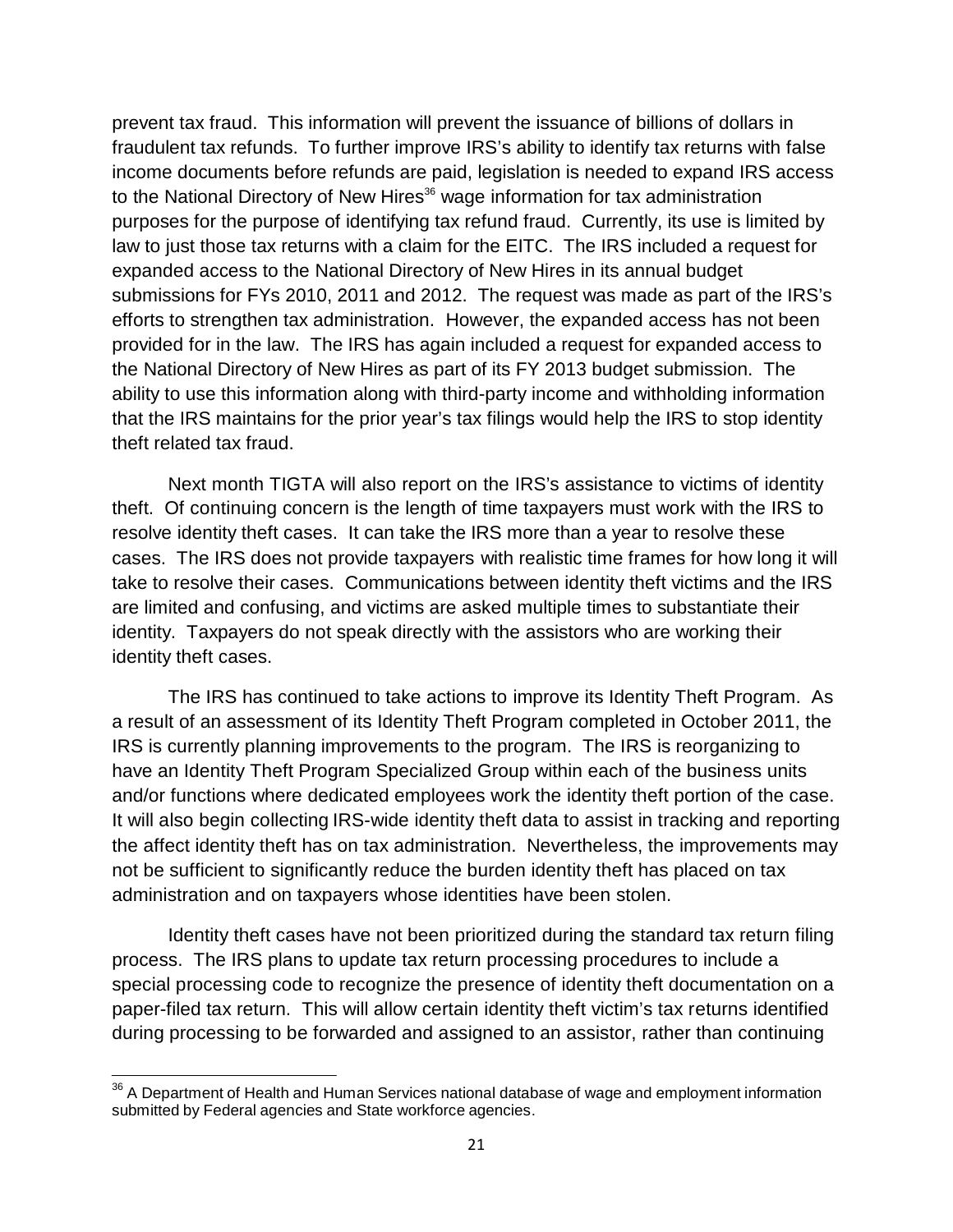through the standard duplicate tax return procedures. This will reduce the time a taxpayer must wait to have his or her identity theft case resolved from three to five months. However, the IRS does not plan to put this change into place until June 2012.

Additionally, if controls the IRS plans to implement do not decrease the incidence of identity theft and fraudulent returns filed by identity thieves continue to prevent lawful taxpayers from filing their tax returns, this inventory could remain at a high level. Resources have not been sufficient to work identity theft cases dealing with refund fraud and IRS employees who work the majority of identity theft cases are also telephone assistors who are trained to communicate with taxpayers and to know the tax laws and related IRS operational procedures. Identity theft cases can be complex and can present considerable challenges throughout the resolution process. The assistors are not examiners and are not trained to conduct examinations, which require skills and tools beyond those of the assistors.

The IRS uses little of the data from the identity theft cases to identify any commonalities, trends, etc., that could be used to detect or prevent future refund fraud. After resolving an identity theft case involving a duplicate tax return, the information from the identity thief's tax return is deleted from the legitimate taxpayer's account and moved to a temporary account. A special account is created for the identity thief using a temporary IRS Number (IRSN). However, the account is not flagged as an identity theft account. Therefore the IRS is unable to determine which accounts were created because of identity theft.

The ability to identify certain IRSN accounts as identity theft accounts would allow the IRS to use the information from the tax return to identify refunds improperly paid, and patterns and trends among perpetrators of identity theft. This would assist the IRS in establishing accurate data with respect to revenue lost due to identity theft, and to better understand the characteristics of potential identity theft cases. This information would aid in development of other treatments and approaches to identity theft tax fraud.

#### **Criminal Investigations of Identity Theft**

When the crime of identity theft occurs within our jurisdiction, TIGTA's Office of Investigations (OI) investigates it as it impacts the economy, efficiency, and effectiveness in the administration of the Internal Revenue Code. Identity theft directly and destructively impacts law-abiding citizens. One identity theft scheme that has attracted media coverage involves individuals stealing identities and then filing fraudulent tax returns before the legitimate taxpayer files his or her own return. This results in the refunds being issued to the criminals. This crime is simple tax fraud and it falls within the jurisdiction and programmatic responsibility of the IRS. However, there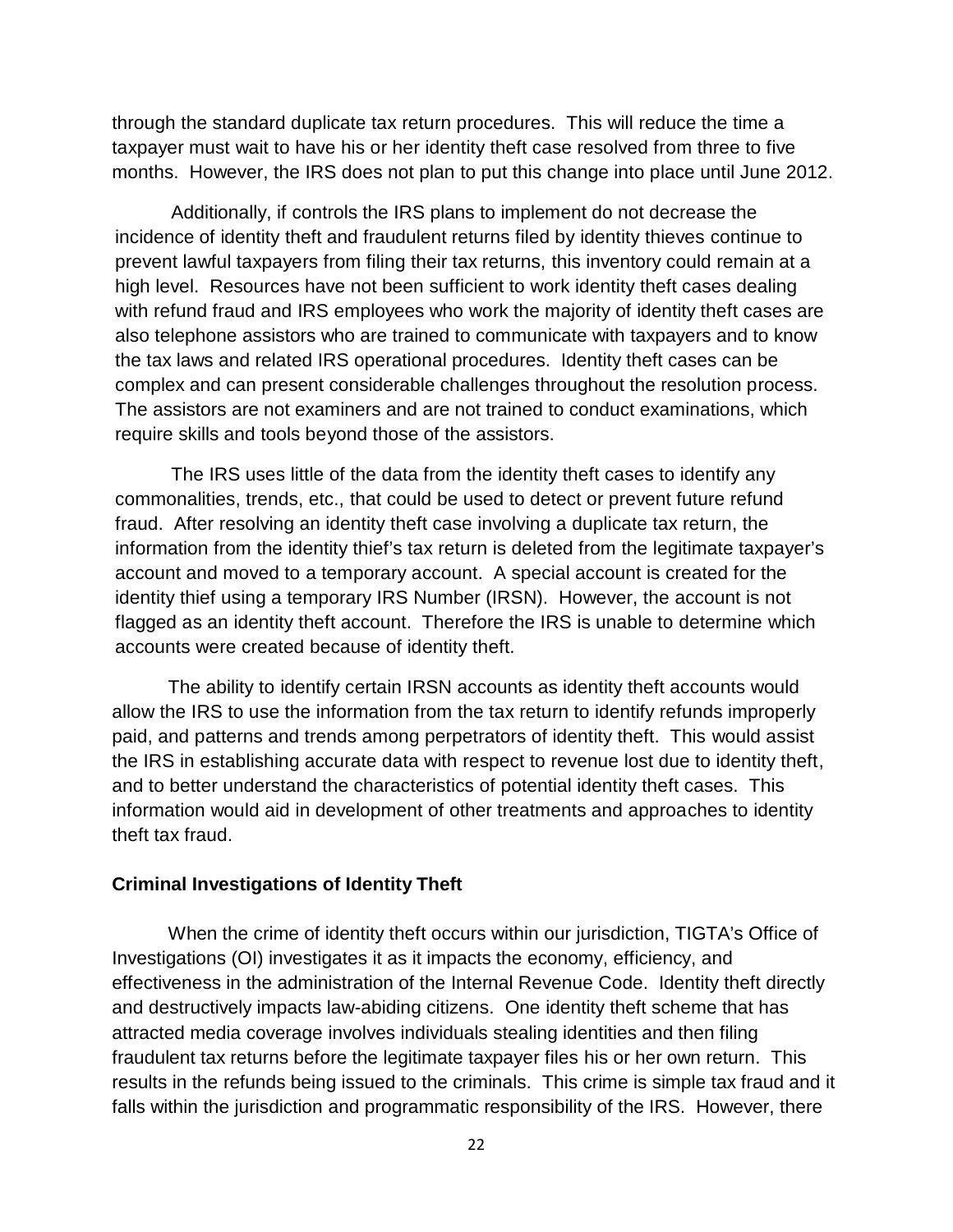are other variations of IRS-related identity theft that, although not widely covered by the media, falls within TIGTA's jurisdiction and has a significant impact on taxpayers.

TIGTA focuses its limited investigative resources on the following areas as it pertains to IRS related identity theft:

> IRS employees who are involved in committing identity theft either as the source of the identity information or through active participation in the scheme;

 Tax preparers who improperly steal and disclose client information for the purpose to commit identity theft (excluding tax preparers who prepare and file fraudulent tax returns for the purpose of personally stealing the refund); and

 Individuals who impersonate the IRS in furtherance of committing identity theft.

TIGTA has conducted investigations of IRS employees who utilize their access to taxpayer information as a means for stealing identities for the purpose of committing identity theft. Noted below is an example of identity theft by an IRS employee.

**Example 1:** On April 14, 2011, Monica Hernandez, a part-time data entry clerk for the IRS, was indicted for making a false income tax return. During the course of her employment with the IRS, Hernandez stole and/or misappropriated information of other taxpayers listed on various IRS forms. Hernandez used falsified and forged IRS forms to obtain large tax refunds from the IRS totaling \$175,144.

IRS employees are entrusted with the sensitive personal and financial information of taxpayers. Using this information to perpetrate a criminal scheme for personal gain negatively impacts our Nation's voluntary tax system and generates widespread distrust of the IRS. TIGTA OI pursues identity theft violations and conducts criminal investigations of IRS employees involved in these crimes.

Tax preparers who improperly steal and disclose any taxpayer's Federal tax information as part of an identity theft scheme cause serious harm to taxpayers. The following case highlights an instance when a tax preparer stole and improperly disclosed the identity of her clients in order to commit identity theft.

**Example 2:** Kathleen Lance was a public accountant and president of her company. In this capacity, Lance obtained and used the identification of six of her clients to change the direct deposit account information on clients' tax returns before she electronically submitted their returns to the IRS. Lance thereby diverted funds from the clients' banks and redirected the deposits to her personal and business bank accounts. Lance also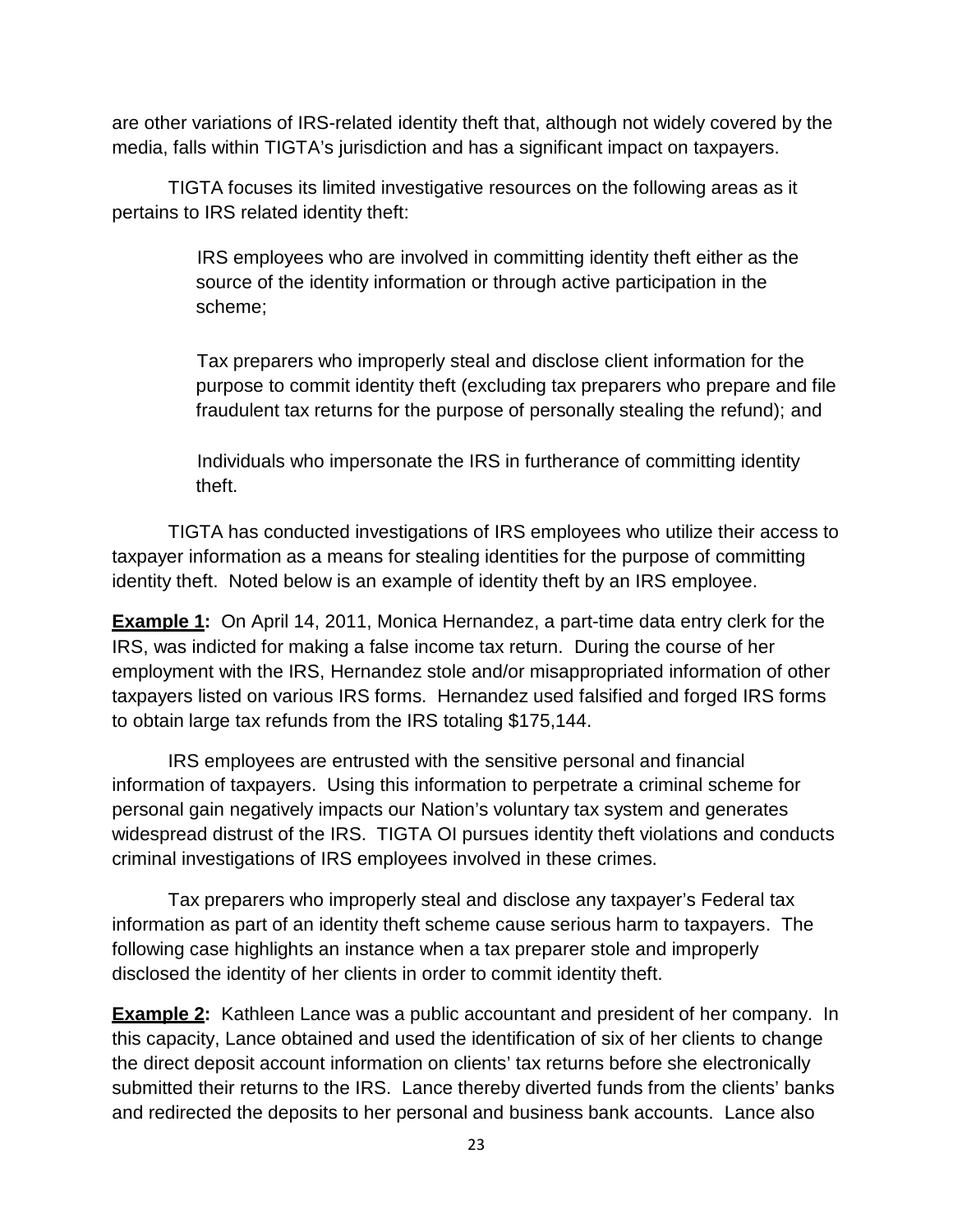assumed and disclosed the identity of the six clients and fraudulently opened credit card accounts in her name. On May 24, 2010, she was sentenced to serve 64-months imprisonment and three years' probation for wire fraud, theft of Government funds, use of unauthorized access devices, and aggravated identity theft.

Impersonation of the IRS as part of an identity theft scheme has many forms. Often, the IRS is impersonated by individuals who seek to trick unsuspecting taxpayers into revealing their personal information. The details of each scheme tend to vary, but the common thread is the use of the IRS name to lure recipients into accessing links or providing sensitive information.

> Victims are told that they are either due a refund or that a tax payment was rejected and the taxpayer needs to click on a link which either opens an attached form or takes them to a website where they enter their Personally Identifiable Information (PII), Federal tax information, and credit card information; or

 Victims are told that they are being investigated by the IRS and need to immediately respond by clicking on a link which opens an attached form or takes them to a website, where they are prompted to provide their PII to verify the status of their tax matter.

In both of these situations, the victim is presented with a website which is designed to replicate a legitimate IRS.gov website, often by utilizing authentic IRS images and seals. The case below is an example wherein an individual impersonated the IRS to commit identity theft.

**Example 3:** Godspower Egbufor, together with co-conspirators, operated a scheme and stole the identities of numerous individuals and defrauded them out of more than \$1 million through Internet solicitations. Egbufor obtained massive e-mail distribution lists containing thousands of e-mail addresses and sent unsolicited e-mails falsely informing targeted victims that they had won a lottery or had inherited money from a distant relative. E-mails to victims falsely indicated that a Government or quasi-governmental agency, such as the IRS or the United Nations, prevented the money due to them from being awarded because advance payment of taxes and other fees were required. Follow-up e-mails instructed the victims to provide their personal and bank account information in order to receive their lottery winnings or inheritance. On December 19, 2011, Egbufor was sentenced to 108 months of imprisonment and five years of supervised release for violations of Aggravated Identity Theft and Conspiracy to Commit Wire Fraud.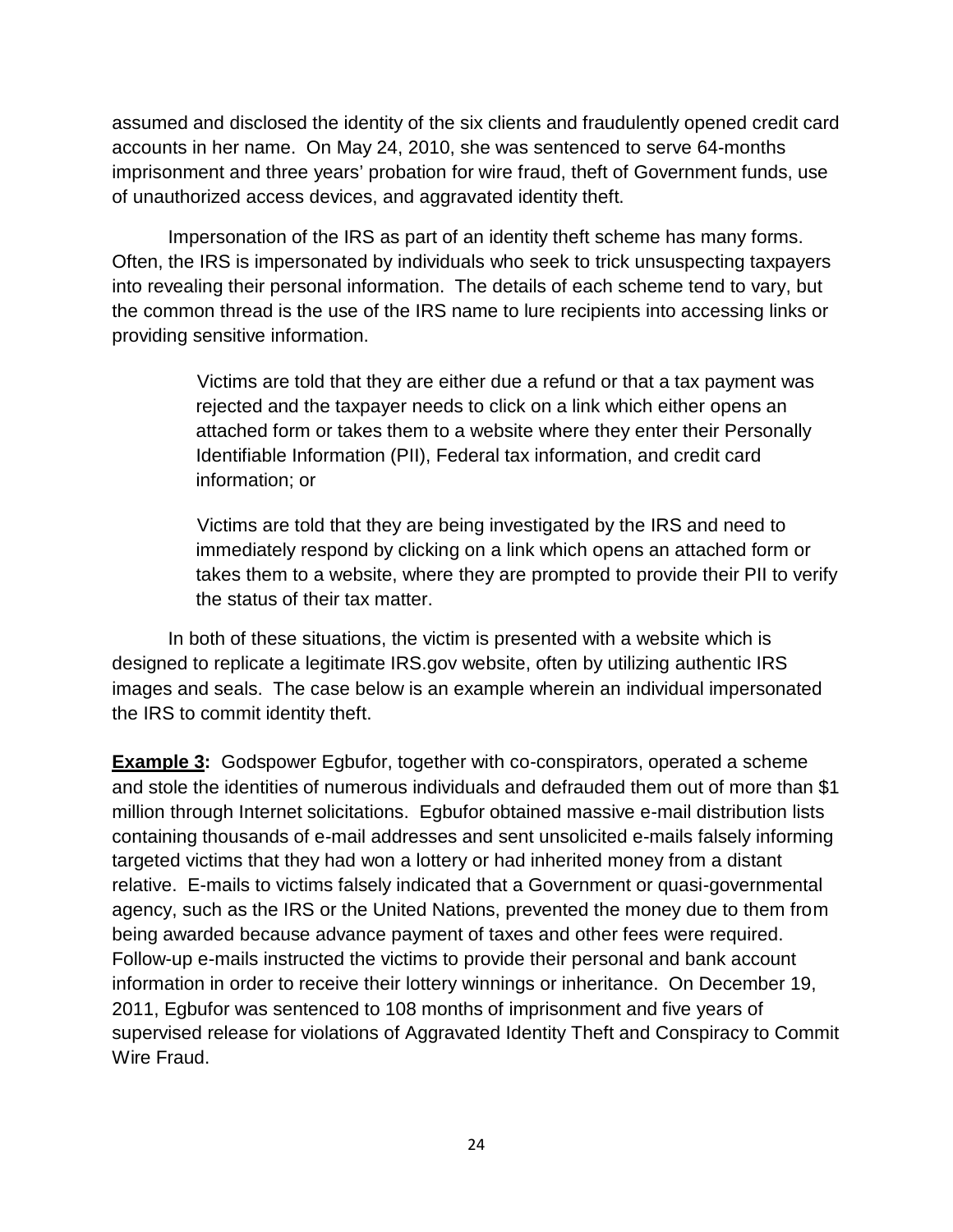In conclusion, the IRS's current strategy for reducing the Tax Gap, which is largely dependent on funding for additional compliance resources and legislative changes, is not enough. The IRS recognizes that to make meaningful improvement in voluntary compliance and to reduce the Tax Gap, it will require a long-term, focused effort encompassing taxpayer service, modernization, and enforcement, accompanied by broader simplification and reform of the tax code and significant advances in compliance technology. One of the primary challenges facing the IRS is improving research to better understand the current sources of noncompliance and to determine what actions are most effective in addressing taxpayer noncompliance.

We at TIGTA take our mandate to provide independent oversight of the IRS seriously, and we continually strive to identify ways to improve the effectiveness and efficiency of the Nation's tax system and to prevent and detect fraud, waste, and abuse. I hope my discussion of the IRS's efforts to ensure taxpayers comply with their tax obligations as well as what the IRS is doing to address the growing risk of refundrelated identity theft assists you with ensuring accountability over the IRS.

Chairman Platts, Ranking Member Towns, and Members of the Subcommittee, thank you for the opportunity to share my views.